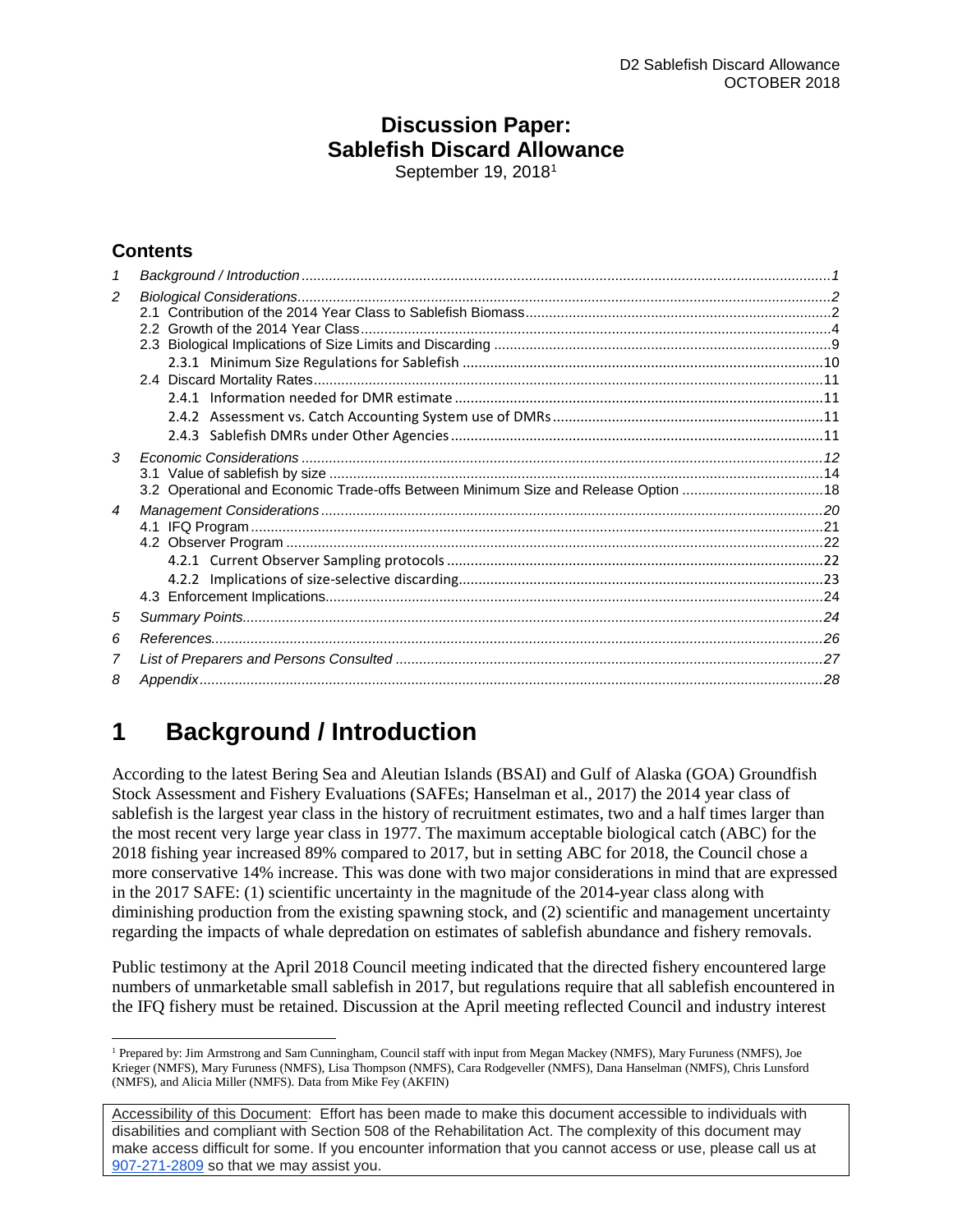in management flexibility that could effectively reduce fishing mortality on the 2014 year class in the near term while these fish are small and have low economic value in order to improve the year class's future contribution to the spawning stock and fishery. The Council initiated this discussion paper to consider modifying the retention requirement in the IFQ longline and pot fisheries in the GOA and BSAI. If the Council chooses to pursue further action on this issue, it should define the scope of the potentially affected entities by explicitly stating whether analysts should consider changes to retention regulations for both catcher vessels and catcher-processors.

The Council's April [2](#page-1-2)018 motion<sup>2</sup> reads as follows:

Initiate a discussion paper to consider modifying the requirement to retain small sized sablefish in the Alaska Individual Fishing Quota (IFQ) longline and pot fisheries (GOA and BSAI).

- The discussion paper should include a description of available data to inform development of a *discard mortality rate* for sablefish in the Alaska longline and pot fisheries, with the intent of informing potential changes in retention regulations to allow for the release of smaller sablefish.
- The paper should include a discussion about the potential *trade-offs* of a minimum size requirement regulation for sablefish versus allowing careful release of small juvenile sablefish.
- The paper should include an economic section describing the *value of sablefish* of different sizes.
- The paper should also include a discussion about the effects on *observer sampling* of modifying the sablefish retention requirement.

## Organization of the Document

To provide a complete narrative of the issues involved, this discussion paper is organized into biological, economic, and management sections with summary points provided at the end. The issues raised in the Council's motion (*italicized* in the text above) are addressed within this structure in the following document sections: Discard mortality rate [\(2.4\)](#page-10-0), Trade-offs [\(2.3](#page-8-0) and [3.2\)](#page-17-0), Value of sablefish by size [\(3.1\)](#page-13-0), and Observer sampling [\(4.2\)](#page-21-0).

## <span id="page-1-0"></span>**2 Biological Considerations**

#### <span id="page-1-1"></span> $2.1$ **Contribution of the 2014 Year Class to Sablefish Biomass**

Despite a consistent, conservative management approach, the long-term biomass trend for sablefish has included several prolonged periods of decline during its management history. In a sense, the stock can be said to have been "waiting" for a large year class to provide a change in that trend. Recruitment or year class size for the North Pacific sablefish population is highly variable but very large year classes are quite rare [\(Figure 1\)](#page-2-0). Ignoring the outlier years (e.g., 1977 and 2014) recruitment generally varies between 1 and 20 million fish (~80% of year classes), averaging around 14 million fish. According to the 2017 SAFE, the 2014 year class was estimated to have been greater than 200 million fish [\(Figure 1\)](#page-2-0).

Sablefish are a long-lived species and fish over 40 years old are commonly found in commercial samples (Alaska record is 94 years, and Canada record is 55 years). Natural mortality (M) is, of course, low for long-lived species (M is estimated to be 0.097 for sablefish) and harvest specifications set by the Council have achieved low fishing mortality (F). Sablefish are a tier 3 stock under the Council's catch limit control rule system and harvest limits are set to achieve increasingly conservative values of F if stock

<span id="page-1-2"></span> <sup>2</sup> http://npfmc.legistar.com/gateway.aspx?M=F&ID=d5415301-65cd-4f32-9d30-30103b00663e.pdf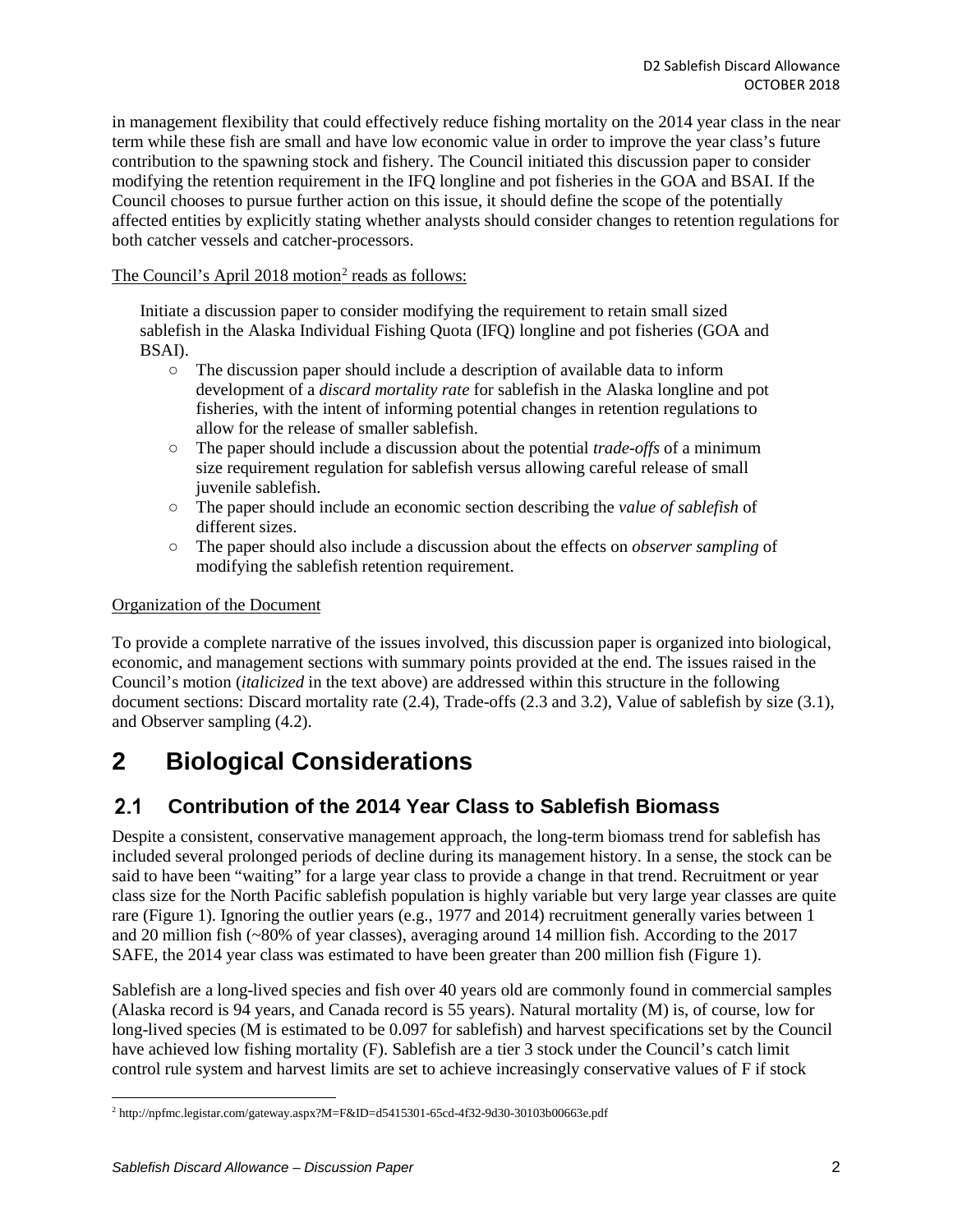biomass decreases below the  $B_{40\%}$  reference point (98,332 mt). According to the most recent stock assessment, sablefish spawning biomass (88,928 mt) is below  $B_{40\%}$  but above  $B_{35\%}$  (86,040 mt). The benefit of having an unusually large year class in the population is that it affords the Council the opportunity to choose harvest levels that can achieve both near term yield goals while also building, rather than just maintaining, the spawning stock. The Council's specified ABC for 2018 is consistent with increasing the size of the spawning stock. The degree to which future ABC levels would grow the spawning stock can be explored by incorporating harvest scenarios into population projections. Projections from the 2017 SAFE indicate a steep increase in spawning biomass over the next several years [\(Figure 2\)](#page-3-1) due to increased abundance from the 2014 year class. As with all projections, there is substantial uncertainty associated with harvest and biomass predictions, however, it appears quite likely that the spawning stock will grow well above the biomass target  $(B_{40\%})$  over the next several years (Figure [2\)](#page-3-1).



<span id="page-2-0"></span>Figure 1 Estimates of the number of age-2 sablefish (millions) with 95% credible intervals by year class. Red line is overall mean, blue line is recruitments from year classes between 1977 and 2013. From Hanselman et al. (2017).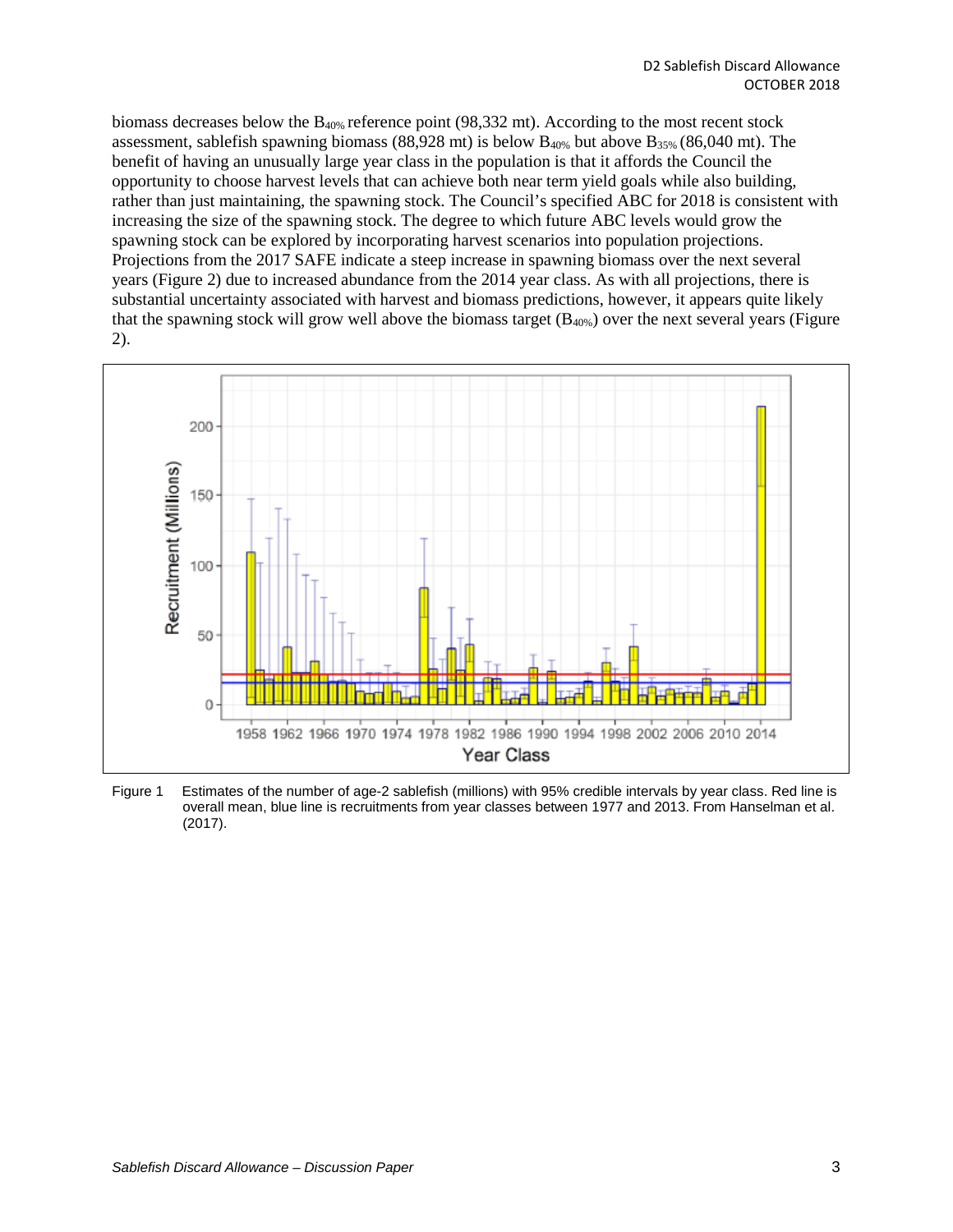

<span id="page-3-1"></span>Figure 2 Estimates of female spawning biomass (thousands t) and their uncertainty. White line is the median and green line is the mean, shaded fills are 5% increments of the posterior probability distribution of spawning biomass based on Monte Carlo Markov Chain simulations. Width of shaded area is the 95% credibility interval. From Hanselman et al. (2017).

#### <span id="page-3-0"></span> $2.2$ **Growth of the 2014 Year Class**

A major concern for the fishery is the rate of sablefish growth, with the issue being that small fish from a single year class could enter the fishery and swamp the catch for several years to come. Thus, the question becomes one of *when* the 2014 year class will grow out of the lower value market categories (see Section 3 below) and begin to contribute to the larger and more valuable size categories. Although slower growth due to increased resource competition is a hypothetical outcome from the occurrence of a large year class, there has been no evidence thus far that this is occurring (pers comm Hanselman). Therefore, the growth of the 2014 year class is expected to occur at "normal" rates (e.g., **[Figure 3](#page-4-0)**).

Based on size and age data from the directed fishery and fishery-independent surveys, sablefish from the 2014 year class are approximately 55-65 cm (22-26 in) in 2018. Fish this size comprise the lower range of lengths captured by the directed fishery in more typical years (60-80 cm; e.g., 2004-2015 in **[Figure 4](#page-5-0)**). Fish growth can vary greatly among individual fish in a population (**[Figure 3](#page-4-0)**), and faster growing sablefish from the 2014 year class were already being detected in directed fishery catches in 2016 (bottom panel in [Figure 4\)](#page-5-0). Small sablefish are more likely to get caught in the non-directed trawl fisheries, and length compositions of trawl-caught sablefish [\(Figure 5\)](#page-6-0) in 2016 reflect sizes consistent with the presence of a strong 2014 year class. Assuming growth rates continue to be consistent with those that have previously been observed, for 2019 the 2014 year class should mostly comprise fish that are 60-70 cm (24-28 in) which is more typical of the retained IFQ catch.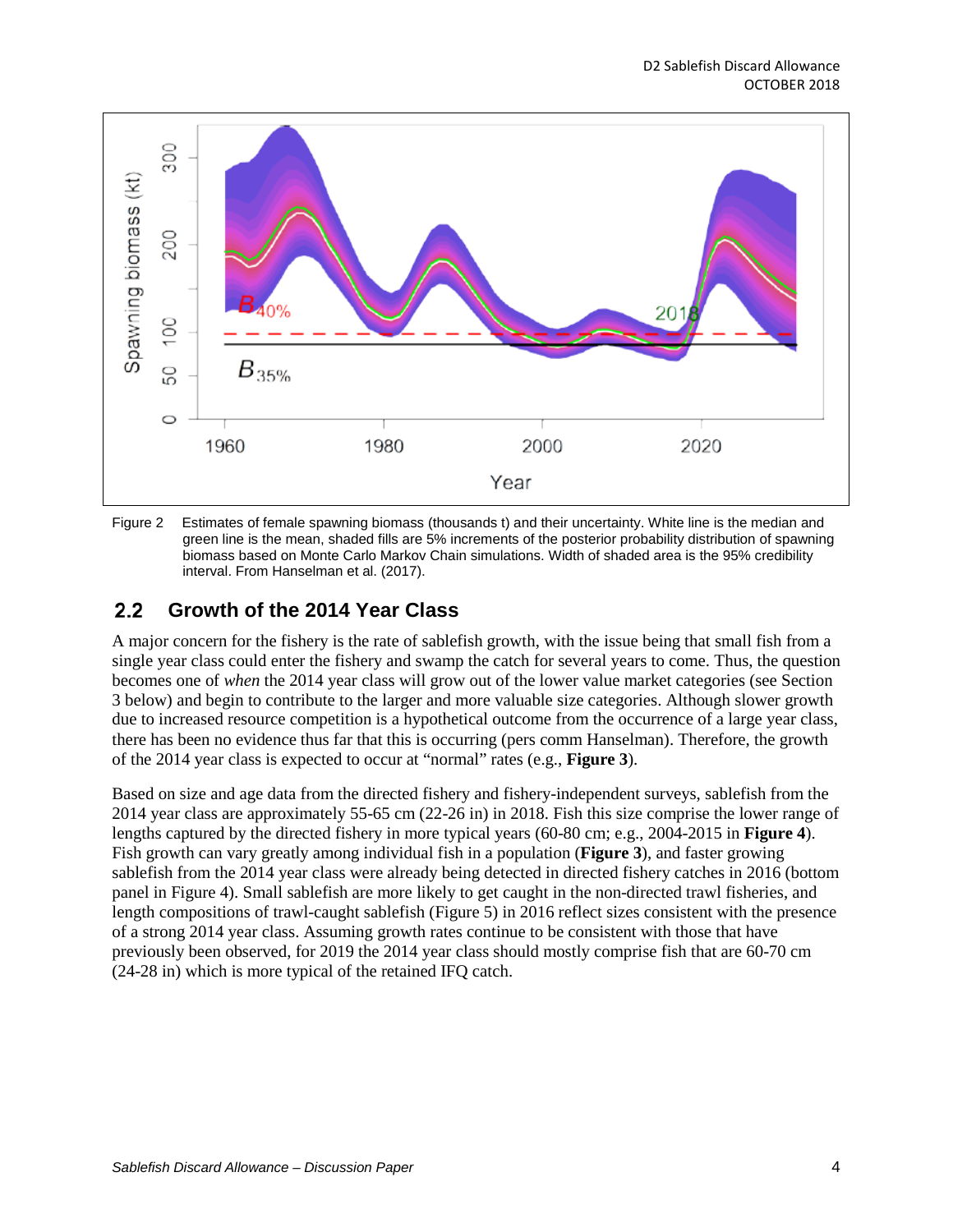

<span id="page-4-0"></span>Figure 3 Age-length conversion matrices for sablefish. Top panel is females, bottom panel is males, based on data from 1996-2017. From Hanselman et al. (2017).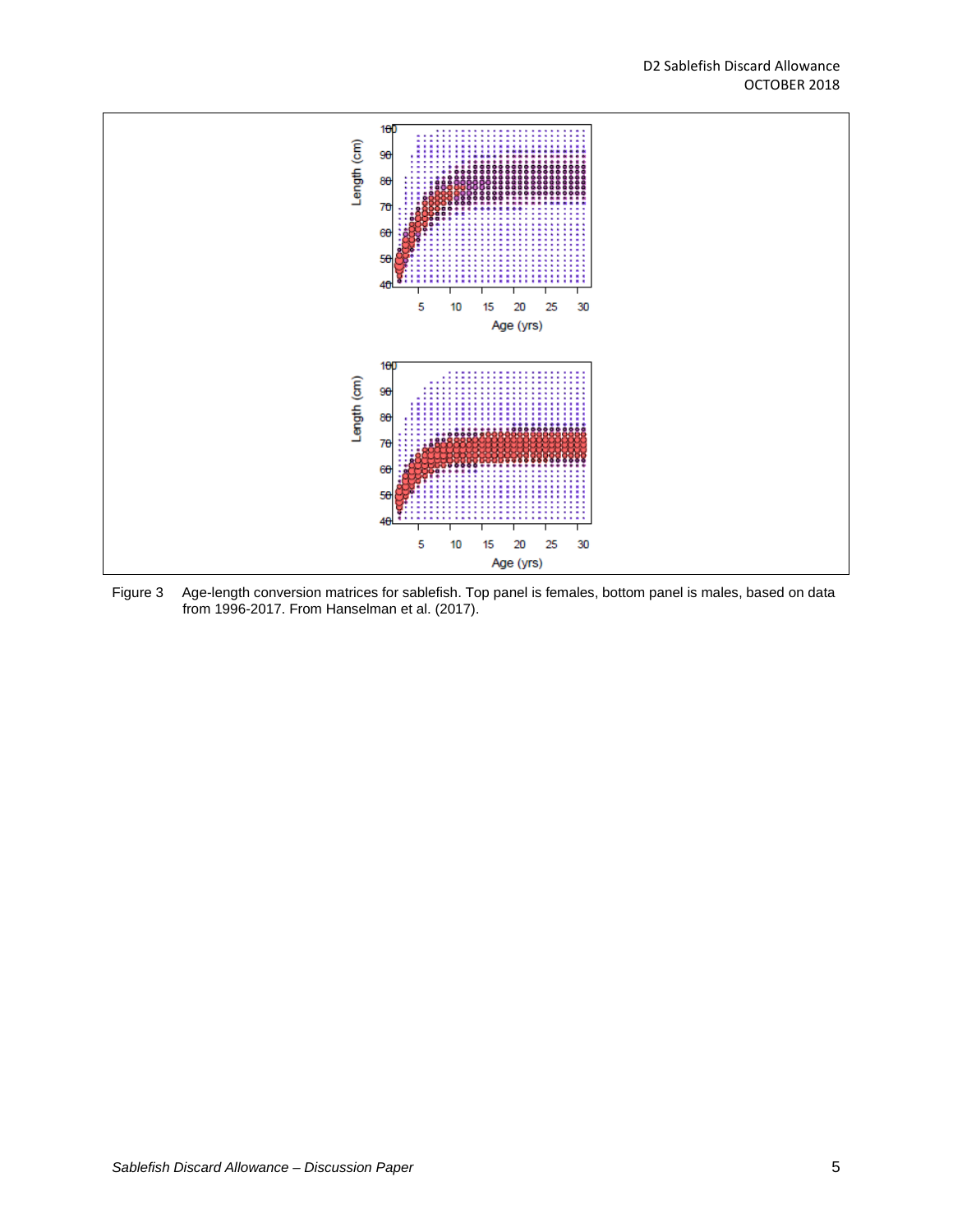

<span id="page-5-0"></span>Figure 4 Length frequencies of female sablefish in fixed gear (longline and pot) fisheries off Alaska. Bars are observed frequencies and lines are predicted frequencies. From Hanselman et al. (2017).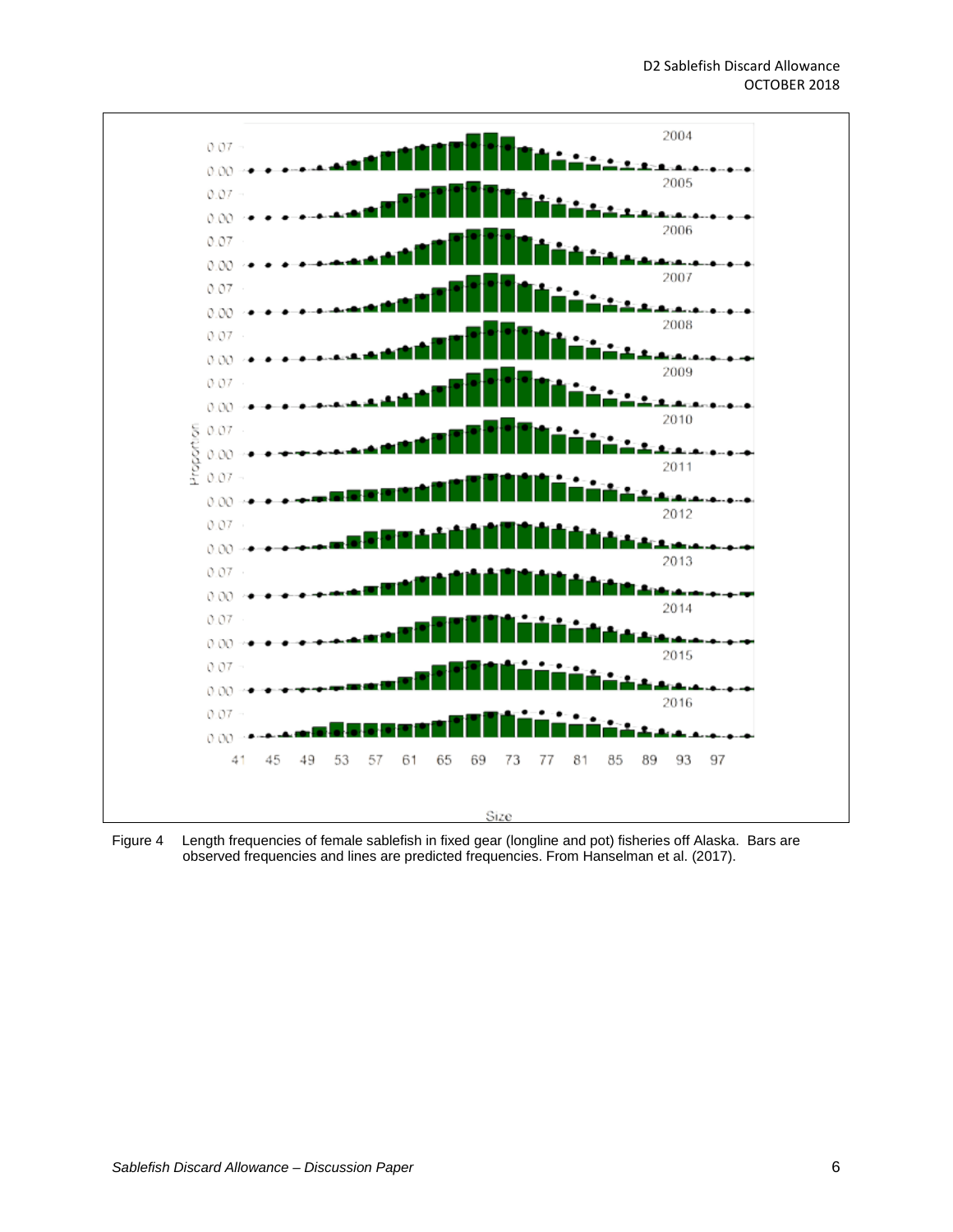

<span id="page-6-0"></span>Figure 5 Domestic trawl gear fishery length (cm) compositions for females. Bars are observed frequencies and lines are predicted frequencies. From Hanselman et al. (2017).

Age-4 sablefish that are being caught in 2018 are predominantly 56 to 62 cm or 4 to 5 lbs. [\(Figure 6\)](#page-7-0). These fish are expected to be around 6 lbs. in 2020, which is the earliest that any management measures resulting from this considered action to require or allow for discarding would go into effect. Six pound fish are in the middle of the distribution of market categories for the IFQ fishery (Section 3).

During the 2017 longline survey, 3 year old sablefish (individuals from the 2014 year class) made up 30.5% of the total collection of sablefish. For comparison, the collective catch of age-4 through age-8 individuals from that same survey accounted for 38.4% of total collections. To the extent that longline survey catches translate to the fishery, individuals from the 2014 year class will have contributed significantly to the commercial catch in 2017 which would match concern expressed through public testimony from the April 2018 Council meeting.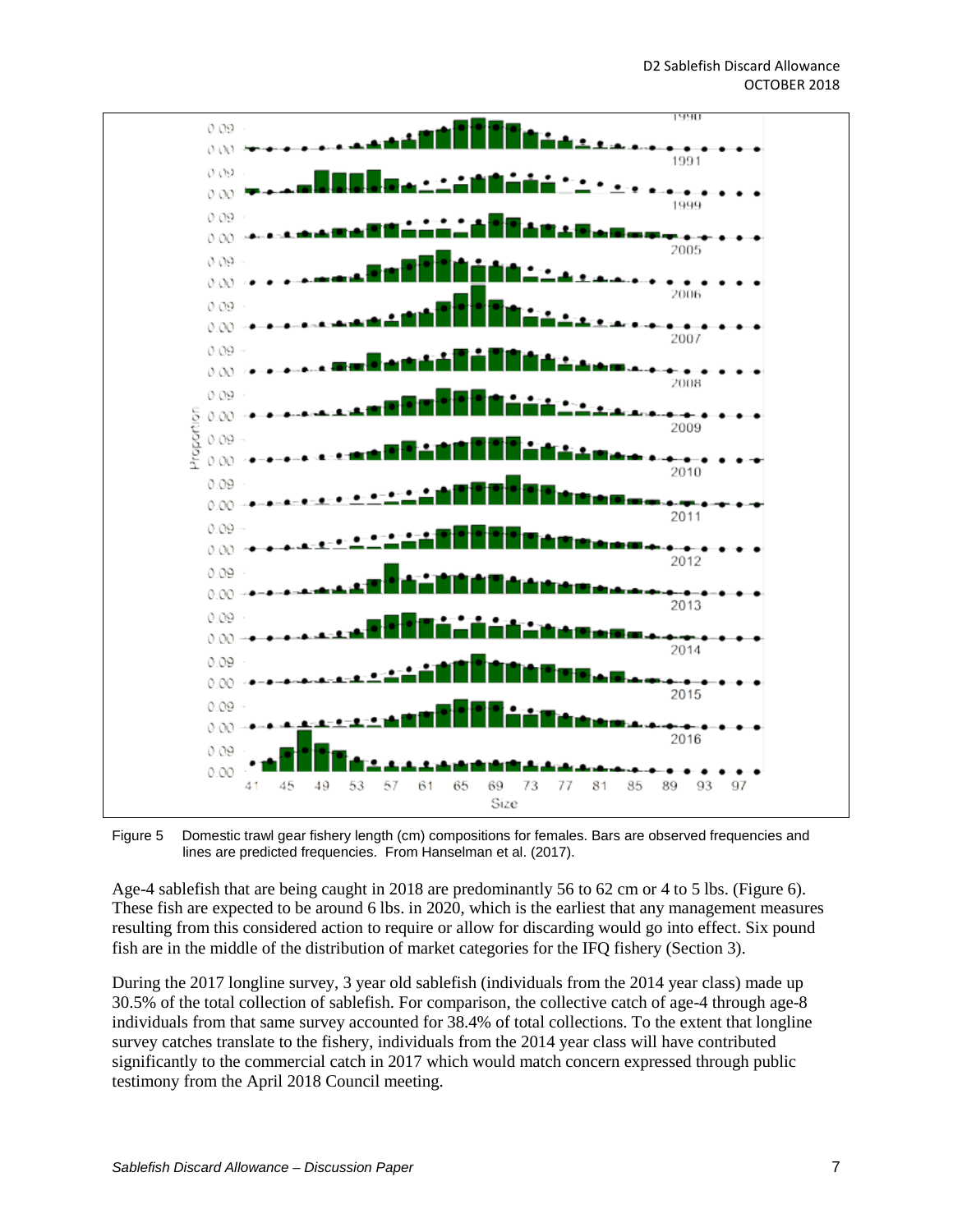While sablefish from the 2014 year class have already entered the fishery and would not be affected by any changes in current regulation, a review of the effects and implications of a revision may still be warranted in case of future large year class events. One such event in the BSAI and GOA may already be underway. Catches of age-1 sablefish in the 2017 trawl survey [\(Figure 7\)](#page-8-1) suggest that the 2016 year class may also be uncharacteristically large and could leave an ecological footprint on the fishery similar to that being observed from the 2014 year class. At age-3, sablefish from the 2016 year class would first appear in the fishery in 2019, at which time regulations requiring or allowing release of small sablefish could be applicable to that year class.



<span id="page-7-0"></span>Figure 6 Weight at age for male and female sablefish in Alaska. From Hanselman et al. (2017).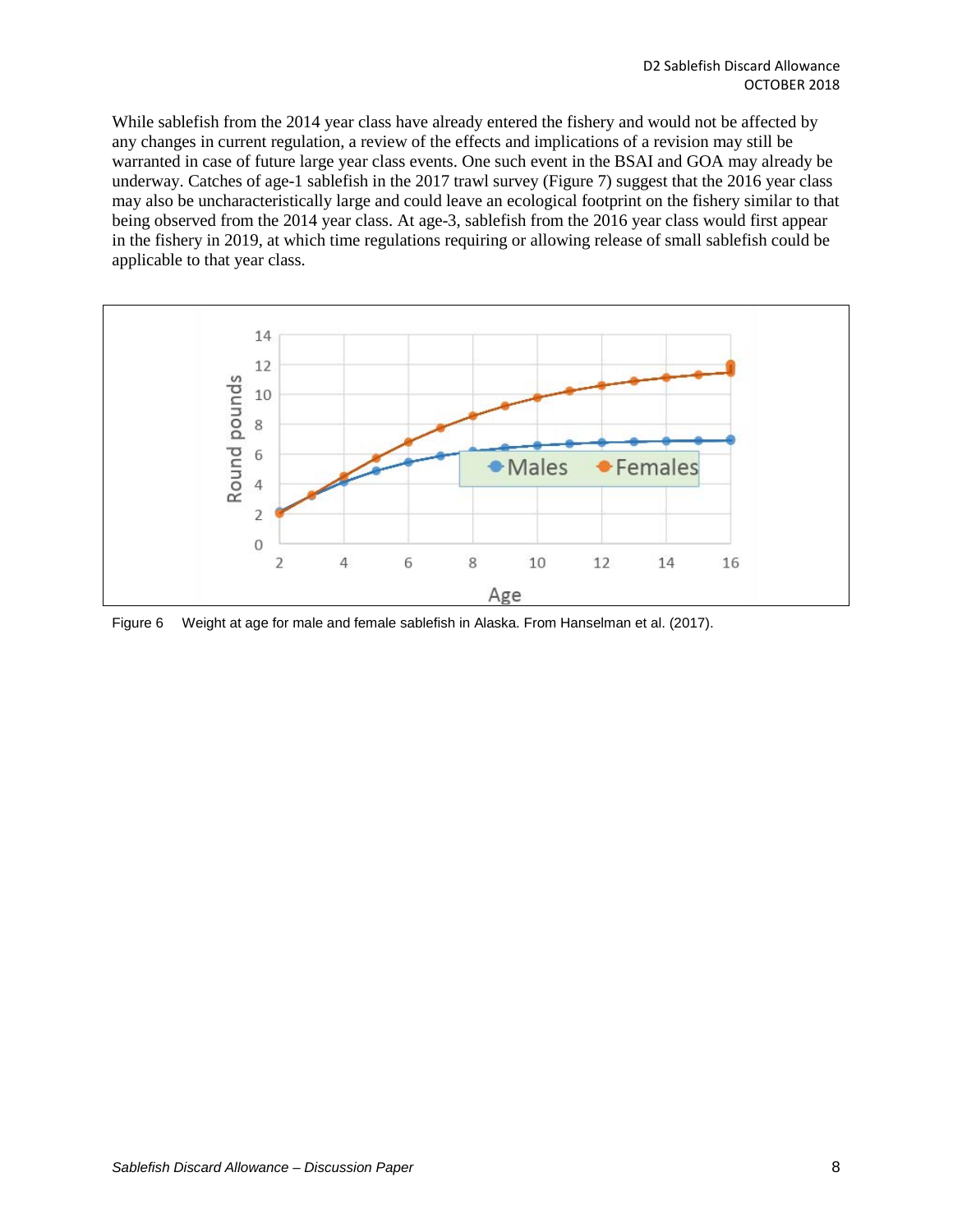

<span id="page-8-1"></span>Figure 7 Strength of presence of one-year-old (Length < 32 cm) sablefish in the Gulf of Alaska trawl survey compared to the respective year classes of recruitment estimated by the stock assessment. Strength is relative to the mean abundance or recruitment (i.e., a strength of 7.5 is 7.5x average). From Hanselman et al. (2017).

#### <span id="page-8-0"></span>**Biological Implications of Size Limits and Discarding**  $2.3$

Yield per recruit (YPR) analysis is generally conducted to estimate yield and biomass from year classes subjected to fishing mortality under a range of hypothetical sizes at entry to the fishery. In other words, if the onset of fishing mortality is delayed to older age fish through the implementation of a size limit or an allowance for discarding, the hypothetical effect of the size limit on yield and biomass can be explored. Lowe et al. (1991) present analyses of minimum size on the YPR of sablefish using 4 cm (1.6 in) increments from 37 to 61 cm (14.5-24 in). In the analyses, two discard mortality rate (DMR) scenarios are evaluated: 0% DMR for all gear types, and 35% DMR for longline gear and 100% DMR for trawl gear. When the DMR is 0%, yield increased with increasing size limits, but at the larger DMR values the larger size limits produced lower yields. Additionally, population biomass was greatest when minimum size was large, particularly under larger DMRs. However, even with the high DMR, the increases in biomass were negligible when there were low levels of fishing mortality  $(F<0.10)$ .

Stachura et al. (2012) suggest that sablefish DMR may be quite low (<12%) for longline gear, however, as stated above, overall mortality is also low. In this case, the findings of Lowe et al. (1991) suggest that *a minimum size would not likely be effective at increasing yield*.

Lowe et al. also incorporated monetary value into their analyses. With a 0% DMR the monetary value of the fishery was greater at larger minimum size, particularly at higher F rates (0.10-0.20). This trend reversed and the value to the fishery was lower when there were minimum size limits. However, the economic analysis included the assumption that the price/lb. was constant relative to fish size, which is not usually the case. Lowe et al. (1991) concluded that increases to YPR by implementing minimum size limits is only significant at high F rates. When F is high and DMR is insignificant, implementing size limits can lead to overfishing risks because there could be a more pronounced decrease in spawning biomass when there is poor recruitment than if there were no size limits.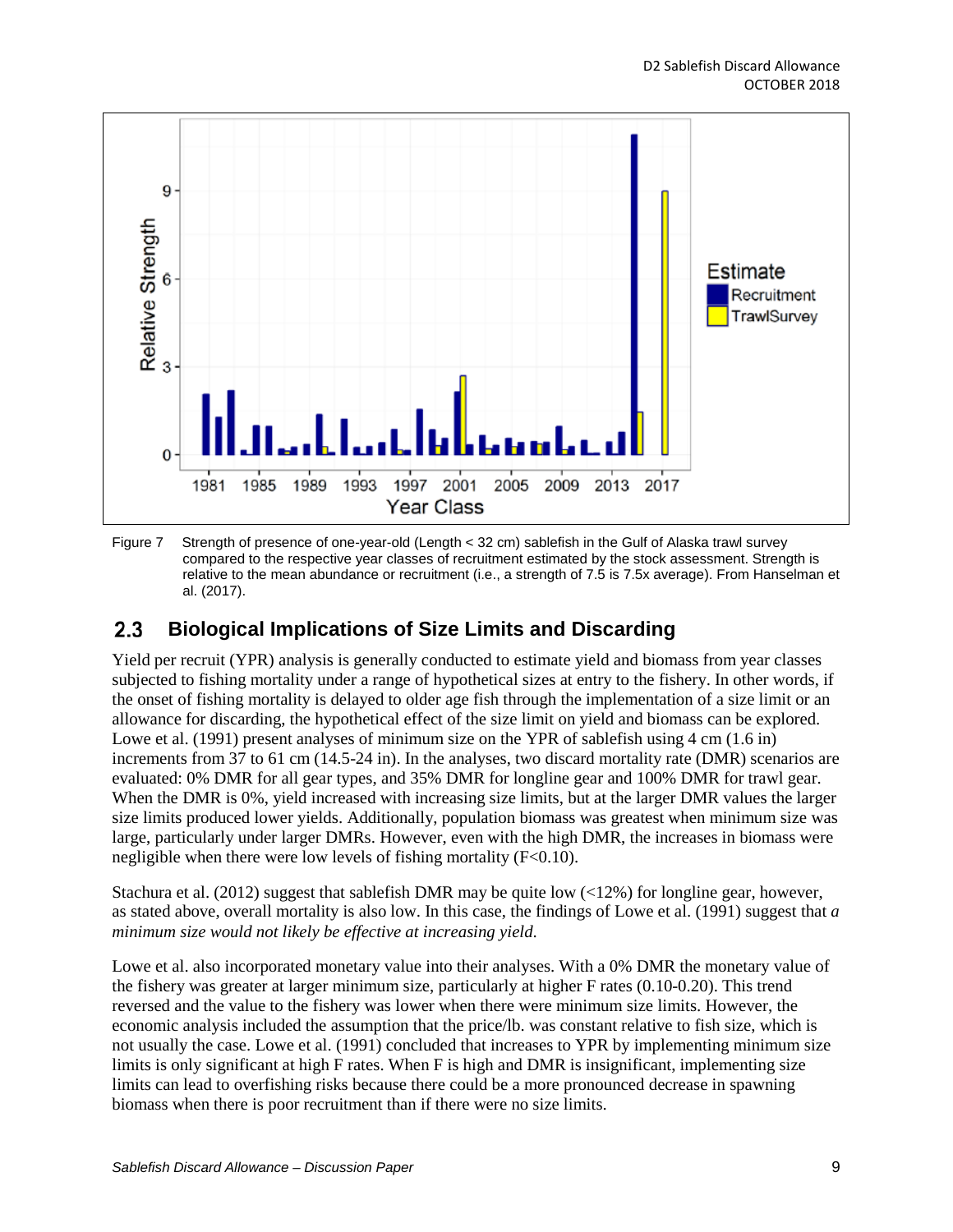## <span id="page-9-0"></span>**2.3.1 Minimum Size Regulations for Sablefish**

Minimum size limits are in place for sablefish fisheries in British Columbia, Canada and the U.S. West Coast Region. No size limit currently exists for State of Alaska jurisdictional sablefish fisheries.

## **Canada[3](#page-9-1)**

The history of the size limit regulations in Canada are described in McFarlane and Beamish (1983, p.20):

"*The increase in trawl landings in the "Vancouver" area may be partly attributed to a reduction in the minimum size limit. In 1945, a minimum size limit of 5 lb. (2.3 kg) dressed, head-on (approximately 63 cm FL) was imposed for economic reasons and in 1948 it was amended to 4.5 lb. (2.0 kg) dressed, head-off (Ketchen and Forrester, 1954). In 1965 the minimum size was reduced to 2.5 lb. (1.1 kg) dressed, headoff (approximately 54 cm FL). This regulation remained in effect until November 1970 when a large number of undersized sablefish were landed by special permit to test a specialty market for small sablefish. In July 1972 the minimum size regulation was waived for three months, on an experimental basis, and there was a corresponding sharp increase in trawl landings of sablefish. A downward shift in the sizes of fish landed was evident, as fish that would normally have been discarded were kept (unpub. data). In October 1972 the size limit was reinstated and has remained in effect since that time. In 1977 it was redefined as the equivalent size of 4 lb. (1.8 kg) round weight (approximately 55 cm FL).*"

### **U.S. West Coast Region**

The West Coast Region currently has a 22 inch (56 cm) minimum size limit for non-trawl gear and trip limits for trawl gear retention of small fish.

From the Federal Register, 50 CFR Part 660, August 6, 2002:

"In an effort to reduce fishing effort on the continental shelf where bocaccio [rockfish] are found and move vessels into deeper waters off the slope, the Pacific Council recommended reinstating the minimum 22 inch (56 cm) size requirement for sablefish taken with non-trawl gear and a reduced trip limit for sablefish under the 22 inch (56 cm) requirement taken with trawl gear. Larger sablefish tend to be found at greater depths, thus, prohibiting retention of small sablefish in the non-trawl fisheries and reducing the trip limit in the limited entry trawl fishery is expected to force vessels into deeper water when targeting sablefish. In the trawl fishery south of 40º10' N. lat., the currently scheduled cumulative sablefish limit of 3,000 lb (1,361 kg) per 2 months will remain in effect, with a per trip restriction of no more than 500 lb (227 kg) of sablefish smaller than 22 inches (56 cm). To encourage the non-trawl fisheries to also operate in deeper waters, currently scheduled limits will apply, but retention of sablefish smaller than 22 inches (56 cm) will be prohibited."

Stewart (2011): History of management measures on the U.S. West Coast

- 1955 First minimum size limit (26-inches, OR and WA only, later removed).
- 1982 First trip limits imposed on the trawl fishery.
- 1983 22-inch minimum size limit north of Point Conception, CA (allowance for some smaller fish).

<span id="page-9-1"></span> <sup>3</sup> "*No person shall catch and retain a sablefish that is less than 55 cm in length, measured from the tip of the nose to the fork of the tail or where the head has been removed, 39 cm in length measured from the origin of the first dorsal fin to the fork of the tail.*"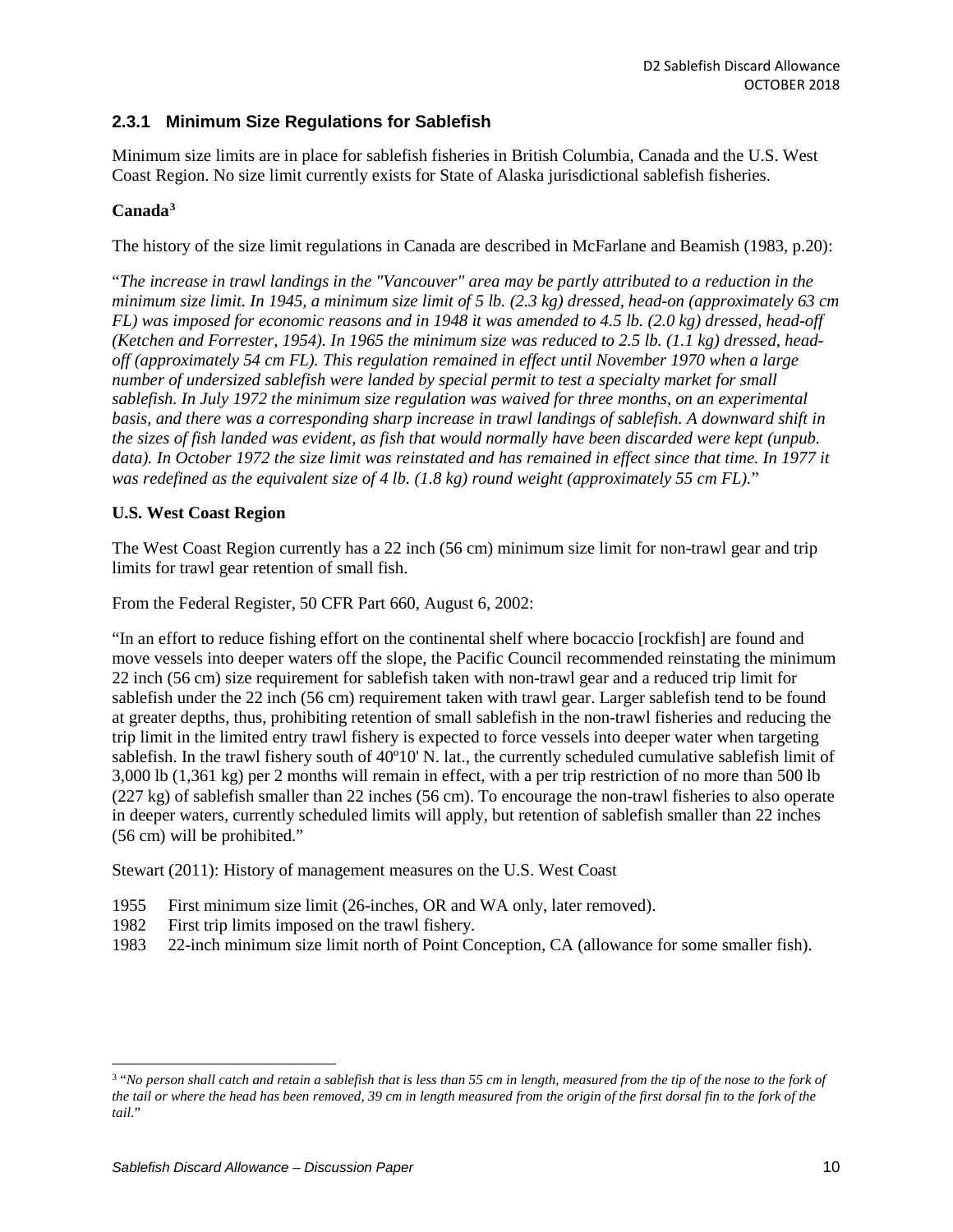#### <span id="page-10-0"></span> $2.4$ **Discard Mortality Rates**

## <span id="page-10-1"></span>**2.4.1 Information needed for DMR estimate**

As indicated above, the previous exploration of size limit scenarios is dependent on assumptions about discard mortality rates. Additionally, the Council explicitly requested that this discussion paper address DMRs. For management purposes, DMRs are estimated in order to account for total removals (landings + discard mortalities). DMRs vary greatly because they are affected by multiple factors from time of fish capture to time of release. Robust DMR estimates for sablefish would likely need to account for fish size, time on deck, and release condition and water temperature (Davis et al. 2001), which can be challenging to collect during fishing operations.

According to the 2011 sablefish stock assessment for the West Coast (Stewart et al. 2011),"Release mortality rates for the U.S. West Coast sablefish fishery, which has a minimum size limit of 56 cm (22 inches) fork length, are calculated as a function of sea surface temperature based on relationships derived in Davis et al. (2001) (Schirripa and Colbert 2005, Schirripa 2007). Instead, at sea release mortality rates (per year because they are additive to natural and fishing mortality rates) to 0.15/yr for trap gear, 0.30/yr for longline hook gear, and 0.80/yr for trawl. These equate to total annual mortality rates of 14%, 26%, and 55%, respectively."

For Alaska, scientific field experiments would be needed to quantify DMRs in the context of these factors and would require numerous replicates over a realistic range of fishing conditions. Delayed mortality would need to be accounted for through long-term observation and/or tag-recapture studies. Laboratory studies could be used to simulate capture in fisheries, but it is notoriously difficult to simulate the range of handling practices in the actual fishery. Additionally, DMR estimates would probably not be static but would instead vary within and across fishing seasons.

If specific DMRs related to injury and handling were developed, annual data from the fishery would be needed to quantify the range of injuries and release conditions as well as fishing practices. For example, in order to estimate DMRs for halibut in Alaska, observers routinely measure halibut viability (condition) as part of their normal duties. Application of gear-specific DMRs for sablefish would likely require use of proxy values in the near term since gear-specific DMRs do not exist for sablefish in Alaska and would be challenging to obtain.

## <span id="page-10-2"></span>**2.4.2 Assessment vs. Catch Accounting System use of DMRs**

Applying a DMR can be achieved at the total catch/removals estimation stage (within NMFS Catch Accounting System, "CAS") or within the stock assessment process. In Alaska, the CAS is where catch mortality estimates (retained and discarded) are generated for groundfish species. CAS estimates are used by in-season management to effectively open and close fisheries; analyses that would affect total catch should be applied during in-season management.

In accounting for total removals, stock assessment authors apply DMRs to the total discard estimates provided by CAS. Authors have the latitude to accept the discard mortalities estimated by CAS or independently estimate dead discards. Whichever choice the assessment authors make, the incorporation of DMRs into the stock assessment allows total fishing mortality to be partitioned in the assessment model that derives population estimates and recommended quotas.

## <span id="page-10-3"></span>**2.4.3 Sablefish DMRs under Other Agencies**

Other sablefish fisheries along the Pacific coast are managed by the Pacific Fishery Management Council (PFMC), the Department of Fisheries and Oceans Canada (DFO), and the Alaska Department of Fish and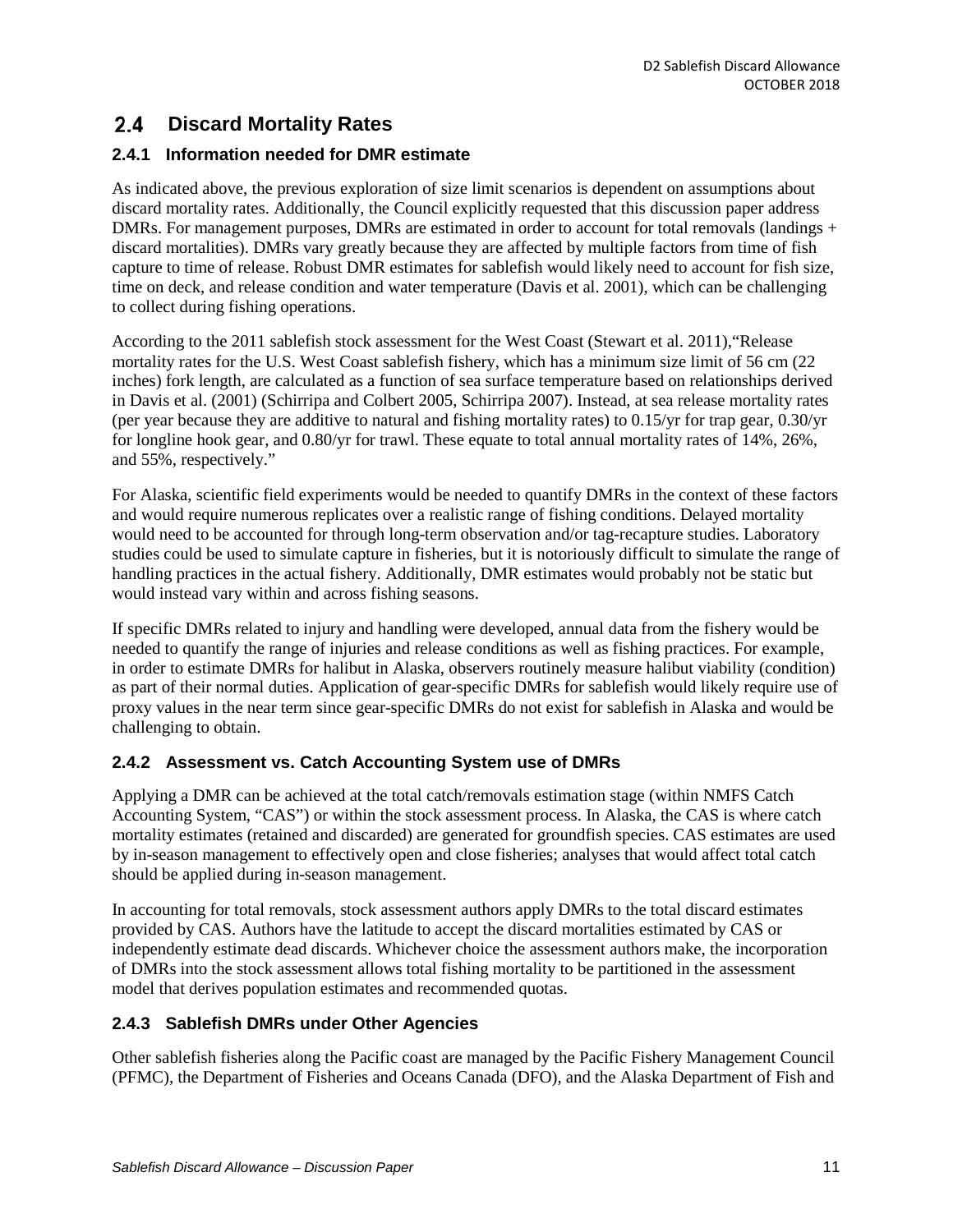Game (ADF&G). These entities use different DMRs based on gear or geographic area. Listed below are the various rates, rationales, and application.

### *Pacific Fishery Management Council*

Rate: Trawl=50%; hook-and-line = 20% offshore, 7% nearshore (Somers et al. 2014).

Rationale: Trawl and offshore fixed gear rates are historically used numbers on the West Coast. The nearshore fixed gear rate is based on a study of lingcod (Albin and Karpov 1996) that is applied to all species without a swim-bladder in that fishery.

Application: Rate is applied by the stock assessment authors.

### *DFO – Pacific Region*

Rate: Hook-and-Line  $= 15\%$ , Trap (Pot)  $= 9\%$ , Trawl: 10% mortality for first 2 hours fished, and 10% per additional hour (DFO 2007).

Rationale: No rationale given for fixed gears. The trawl rate is intended to be an incentive to reduce tow time and avoid bycatch.

Application: Rate is applied during total catch accounting.

### *Alaska Department of Fish and Game*

Rate: Hook-and-Line (sablefish fishery) =  $16\%$  (Sullivan and Williams 2018); Hook-and-Line (Pacific halibut fishery) =  $25\%$  (Dressel 2009).

Rationale: For 2018, ADF&G is using a new method to estimate the probability of a fish being discarded based on price/lb., weight, sex, and age (Sullivan and Williams 2018). This information is being incorporated into the assessment model and will be reflected in the ABC in the next stock assessment. The DMR being used by ADF&G is 16%. This value was chosen both because it is the DMR used for the Pacific halibut fishery (Gilroy and Stewart 2013) and because it is similar to the estimate for sablefish from Stachura et al. (2012) of 11.7%. The Stachura (2012) estimate was based on the mortality rate of sablefish that were released carefully on a survey platform and so it was assumed that the DMR should be higher than that estimate.

Application: For the Northern Southeast Inside area (NSEI) (Chatham Strait) the 16% rate is applied within the assessment model for the sablefish fishery; the total discards calculated from the 25% DMR is decremented prior to setting the quota (in NSEI).

## <span id="page-11-0"></span>**3 Economic Considerations**

The preceding section of this paper identifies that sablefish in the length range corresponding to the 2014 year class have been encountered in the IFQ fishery since as early as 2016. This section addresses the Council's request for information on the differential value of sablefish across size categories and identifies recent trends in the predominance of small sablefish by area. The impetus for this request was to gauge whether a sudden and/or persistent influx of small sablefish into the fishery would negatively affect the value of the fishery. The first subsection identifies size and value trends across management areas and recent years. The second subsection scopes potential trade-offs to consider when weighing the option for a mandatory minimum retention size versus an option to carefully release sablefish at the fisherman's discretion.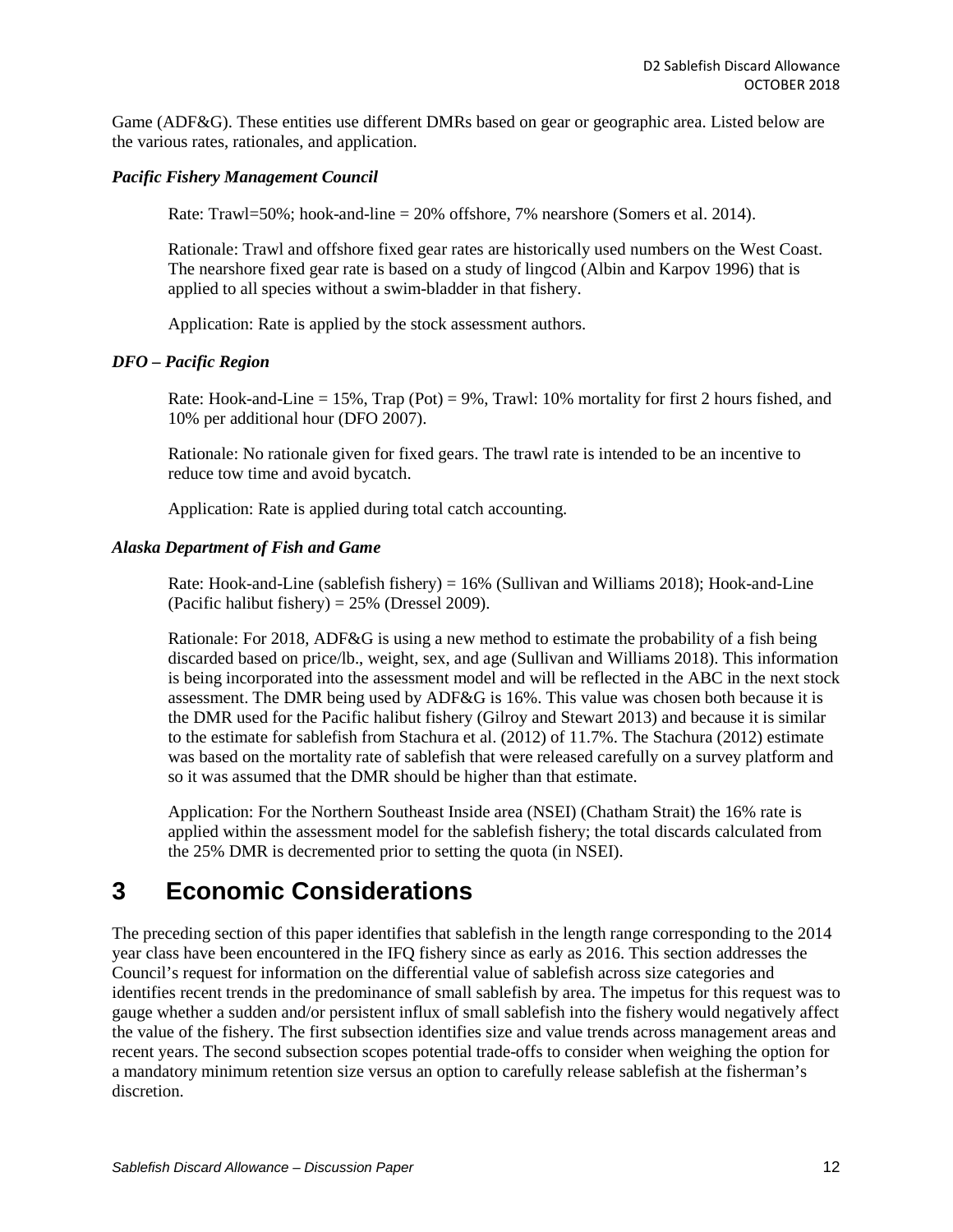As a premium high-priced whitefish, sablefish are an important source of harvesters' revenue. Annual harvest is at or near the TAC in the GOA management areas but is not fully harvested in the BSAI. The U.S. accounts for roughly 90% of global sablefish catch and Alaska accounts for roughly 75%-80% of the U.S. catch. Canada catches roughly 10% of the global supply and a small amount is also caught by Russia. Historically, most of the sablefish harvest has been exported to Asian markets in frozen head-andgut form. More recently a domestic market has emerged, though a processor noted to staff that domestic buyers have low demand for smaller size fish. Given that Alaska is the primary global producer of sablefish, significant supply reductions in Alaska during the recent past increased wholesale and export prices. In other words, Alaska's dominant position in the sablefish market means that biological events and management decisions that occur in the region will directly affect the economic performance of the fishery. The GOA typically accounts for upwards of 90% of annual Alaska catch [\(Figure 8\)](#page-12-0). Most IFQ sablefish are caught using hook-and-line gear, though use of pot gear has occurred on a small scale in the BSAI and became legal for the GOA in 2017. Increasing whale depredation on hook-and-line gear is likely to result in more use of pot gear in the future. The data presented in this section aggregate both longline and pot gear harvest of IFQ sablefish[; Table 2](#page-15-0) in Section [3.1](#page-13-0) breaks out 2017 and 2018 (to-date) pot gear harvest in the GOA.



<span id="page-12-0"></span>Figure 8 IFQ sablefish landings (lbs.) by area from 2009 through 2018 (partial year). Source: ADFG Fish Ticket data provided by AKFIN.

The tables and figures in this section and in the Appendix report delivered weight by market category in each area as well as ex-vessel value (annual and per pound) over the 2012 through August 2018 period. For catch and value by market category, the analysts rely on ADF&G Fish Tickets, provided by AKFIN, that report sablefish size in standardized weight categories. These categories break out 1-2 lb. fish, 2-3 lbs., 3-4 lbs., 4-5 lbs., 5-7 lbs., and >7 lbs. ("7-ups"). Fish Tickets that included standardized weightbased market categories comprised roughly 85% of IFQ sablefish landings over the 2012 through August 2018 period. Roughly 13% of IFQ sablefish landings were not designated with a market category; the analysts assume that these landings are evenly distributed across market categories. The roughly 2% of landings that are attributed to minor market categories are ignored. In total, the summary tables presented below as well as the exhaustive tables in the Appendix characterize the distribution of harvest for roughly 98% of total harvest during the analyzed period.

[Figure 9](#page-13-1) shows each area's trend in the annual percentage of total IFQ sablefish catch that is identified in the smallest two market categories (1-3 lbs.). Catch of small sablefish as a proportion of total IFQ landings is increasing in all areas, but the trend has emerged most dramatically in the Western GOA and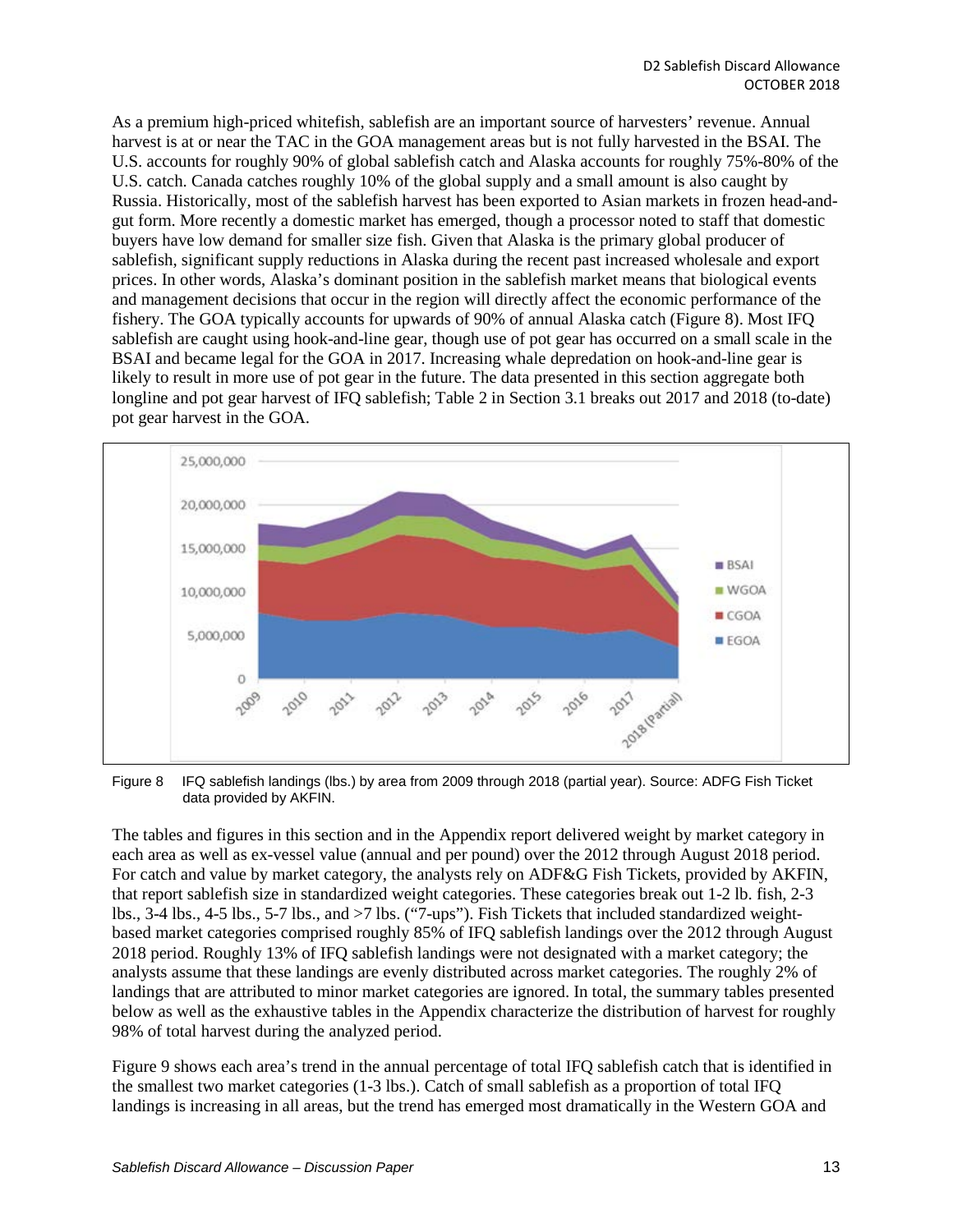the BSAI during the past two years. Note that the marked percent increase in small fish deliveries is, for the moment, occurring in the two areas that have historically accounted for only a small proportion of statewide IFQ catch [\(Figure 8\)](#page-12-0). The analysts are not in a position to say whether spatial differences in market categories are explained by stable spatial differences in the size distribution of sablefish. Nevertheless, the Council might consider whether the effects of requiring or allowing the discard of small sablefish would vary by area. Evaluating alternative management measures on an area basis might address a problem where it is occurring without causing unintended effects – if any are identified – in other areas. That said, sablefish are managed as a statewide stock and the analysts do not propose that the effect of a future atypical year class would be contained to the same, or any, one or two specific areas. Given the fact that any regulations implemented as a result of this action would not come in time to address the 2014 year class, the Council might not wish to craft its policy based on the spatial nature of this unique recruitment event. The Council might also consider whether creating a patchwork of areabased discard regulations would unduly complicate the prosecution, management, and enforcement of the fishery.



<span id="page-13-1"></span>Figure 9 Proportion of sablefish landings in the 1 lb. to 3 lbs. market categories by harvest area from 2012 through 2018 (partial year). Source: ADFG Fish Ticket data provided by AKFIN.

#### <span id="page-13-0"></span> $3.1$ **Value of sablefish by size**

Fish Ticket data on IFQ sablefish landings show a clear delineation in ex-vessel value between market categories as defined by fish size in weight[. Figure 10](#page-14-0) collapses the six previously identified market categories into three for ease of presentation and plots annual average price per pound by area[. Figure 10](#page-14-0) shows market category by color (1-3 lbs. in red, 3-5 lbs. in blue, and 5+ lbs. in green) and shows areabased trends by line style (EGOA = solid, CGOA = dots,  $WGOA = long$  dash, BSAI = short dash). Exvessel value by area is difficult to distinguish in the figure because the area effect is small. (The reader may refer to the tables in the Appendix for area-specific data points.) The important distinctions illustrated in the figure are price effects based on market category and year. Furthermore, the year-effect is apparent across all market categories, as apparent in the fact that 2017 was a high-water mark across all size categories and thus far 2018 is a low value year across all categories.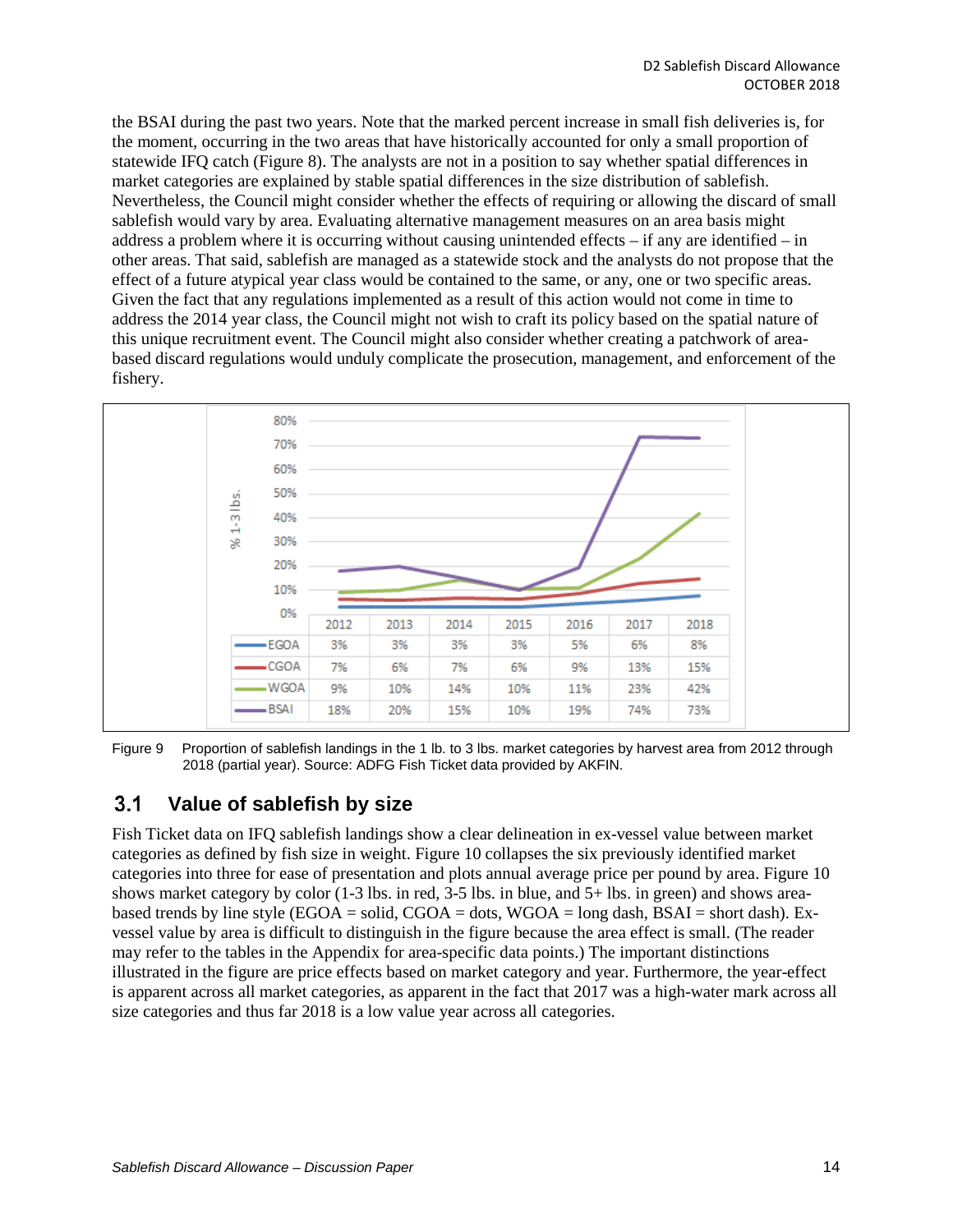

<span id="page-14-0"></span>Figure 10 IFQ sablefish ex-vessel value/lb. by market category and by area from 2012 through 2018 (partial year). Source: ADFG Fish Ticket data provided by AKFIN.

[Table 1](#page-14-1) provides a snapshot of 2018 ex-vessel values on a statewide level, through the month of August. A financial lender's market snapshot, published June 30, 2018, corroborates the low-value signal apparent in Fish Ticket data. That report notes that a combination of smaller sized fish and frozen inventory holdovers from the 2017 season have pushed 2018 dock prices down year-on-year by an average of roughly \$2.00/lb. across all size categories.[4](#page-14-2) Fish Ticket data for 2018 represent a \$0.80/lb. decrease relative to the average price for 2012 through 2017 when aggregated across all market categories. The 2018 price per pound was lower for fish smaller than 5 lbs. (range of -\$2.34/lb. for 1-2 lb. fish to -0.86/lb. for 4-5 lb. fish). Sablefish larger than 5 lbs. are currently higher in value that the period average  $(+\$0.73/lb.$  for 5-7 lb. fish and  $+\$0.28/lb.$  for 7+ lb. fish) but are still markedly lower than 2017 price levels. The year-on-year comparison between 2017 and 2018 (YTD) likely reflects market forces that are not associated with size – e.g. holdover inventories and/or market demand.

<span id="page-14-1"></span>Table 1 2018 (partial year) fixed-gear sablefish ex-vessel value/lb. by market category. ADFG Fish Ticket data (through August) and Northwest Farm Credit Services market snapshot (through June).

|                                                                         |  |  | 1-2 lbs. 2-3 lbs. 3-4 lbs. 4-5 lbs. 5-7 lbs. 7+ lbs. $ $ |  |
|-------------------------------------------------------------------------|--|--|----------------------------------------------------------|--|
| Fish Tickets   \$1.42    \$2.53    \$3.72    \$4.66    \$7.21    \$7.75 |  |  |                                                          |  |
| <b>NWFCS</b>                                                            |  |  | \$3.50 \$4.75 \$7.50 \$8.05                              |  |

This document includes an Appendix with complete tables showing sablefish IFQ landings (lbs.), gross ex-vessel revenues (\$nominal), and the calculated ex-vessel value per pound (\$nominal) by FMP subarea and by market category from 2012 through August 2018. The tables compare harvest and gross ex-vessel revenue in 2017 and 2018 (YTD) against the period average for 2012 through 2016. The value data are calculated as the product of "sold whole weight" and "price detail". This methodology captures both advanced ex-vessel prices and paid bonuses. The story told in the Appendix tables is simply summarized. The Central and Eastern GOA account for the majority of sablefish IFQ landings (~77% from 2012 through August 2018) and the majority of gross revenue. The relative weighting of catch across areas has remained similar during higher and lower total harvest years [\(Figure 8\)](#page-12-0), and the annual variation in price per pound for sablefish by market category is driven more so by year-effects than by catch area [\(Figure](#page-14-0) 

<span id="page-14-2"></span> <sup>4</sup> https://www.northwestfcs.com/-/media/Files/Industry-Insights/Market-Snapshots-2018/Fisheries-Market-Snapshot-06-30-18-Final.ashx?la=en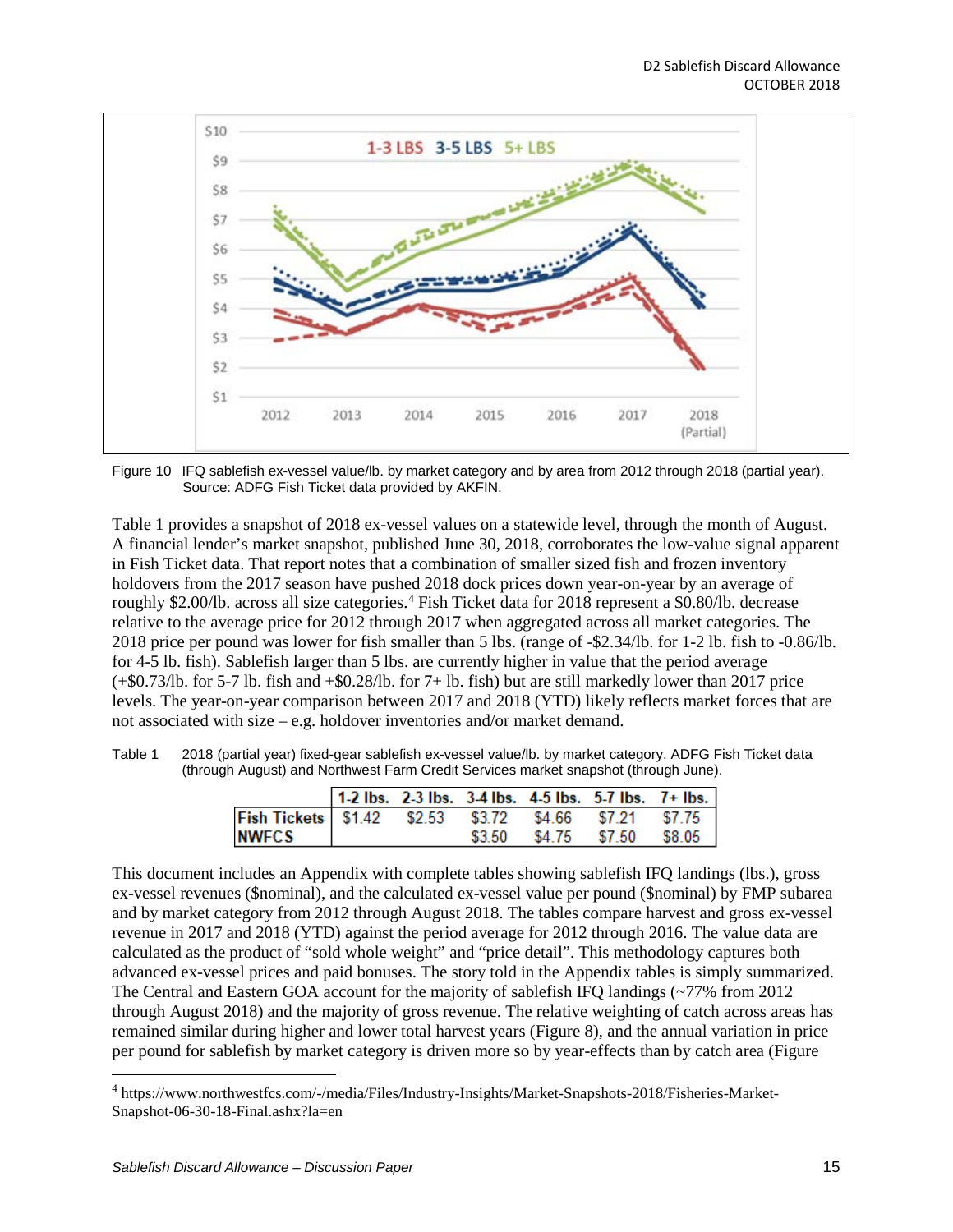[10\)](#page-14-0). As a result, the recent emergence of small fish has had a greater marginal impact on gross revenues in the areas that are realizing a greater proportion of small fish in their catch – namely the BSAI and the WGOA. Catcher vessels in all areas are experiencing lower ex-vessel values across size categories as a result of broader market factors. Distinctions between areas in terms of gross revenue are the product of TAC levels, the proportion of small fish in the catch, and catchability (including whale depredation). Distinctions in net revenues are likely driven by long-established factors such as operating costs, the cost of quota shares, as well as area-specific catchability (again, including whale depredation).

As noted earlier, the use of pot gear for IFQ sablefish in the GOA was allowed beginning in 2017. Appendix [Table 4](#page-27-1) breaks out 2017 and 2018 pot gear catch, gross revenue, and calculated price per pound for comparison against total fixed gear catch across all GOA areas (Appendix [Table 4\)](#page-27-1). Over a short time series, those tables indicate a small premium for pot-caught sablefish on a per-pound basis on the order \$0.15 to \$0.25 per pound. However, [Table 2](#page-15-0) indicates that the first two years of pot gear use in the GOA is yielding smaller fish on average. The "All Fixed-Gear" panel includes both pot and hook-and-line and shows that catch is distributed around a median in the larger market categories as compared to the distribution that includes only the pot gear fishery. The reader should consider that the GOA pot gear fishery is relatively new and fishermen are in the process of tuning their gear to their desired market as best they can.

<span id="page-15-0"></span>

|  | Table 2. Proportion GOA sablefish IFQ delivered weight by gear. Source: ADFG Fish Ticket data provided by AKFIN. |  |  |
|--|------------------------------------------------------------------------------------------------------------------|--|--|
|--|------------------------------------------------------------------------------------------------------------------|--|--|

|               |      | <b>All Fixed-Gear</b> |      | Pot       |
|---------------|------|-----------------------|------|-----------|
| <b>Market</b> | 2017 | 2018                  | 2017 | 2018      |
| Category      |      | (Partial)             |      | (Partial) |
| $1 - 2$ Lbs   | 3%   | 3%                    | 10%  | 8%        |
| $2 - 3$ Lbs   | 9%   | 11%                   | 26%  | 28%       |
| $3 - 4$ Lbs   | 21%  | 25%                   | 24%  | 30%       |
| 4 - 5 Lbs     | 20%  | 21%                   | 17%  | 17%       |
| $5 - 7$ Lbs   | 26%  | 23%                   | 17%  | 13%       |
| 7 UP          | 21%  | 17%                   | 6%   | 4%        |

Finally, [Figure 11](#page-16-0) and [Figure 12](#page-17-1) illustrate the distribution of landed weight across the six market categories for the GOA and the BSAI, respectively. Each figure compares 2017 and 2018 to the average over the 2012 through 2016 period. The presence of small sablefish landings in the data below indicate that vessels are not perfectly able to select for large fish, which are more valuable per pound. Hook-andline vessels, which account for the majority of sablefish IFQ landings, use hook sizing and fishing area selection to target larger fish, but small sablefish have always comprised a portion of total catch.

The GOA sablefish IFQ harvest represents 90.2% of total statewide IFQ sablefish harvest during the studied period. Within GOA, CGOA (50%) and EGOA (39%) dominate. In the GOA, fish that are between 3 and 7 lbs. contribute to approximately 74% of the total harvest in typical years (here defined as 2012-2016) and 70% of ex-vessel revenue [\(Figure 11\)](#page-16-0). The largest landings and revenue category for GOA as a whole is the 5-7 lbs. grouping. Due to the increasing value of sablefish at larger market sizes, the "7 up" market size comprises 21% of the landings but 25% of the revenue. Following the typical growth rates described in Section [2](#page-1-0) of this paper, fish from the 2014 year class would be approximately 3 lbs. in 2017 and 4 lbs. in 2018, so the 2-3 lb. and 3-4 lb. market categories would be expected to increase in 2017 and 2018, respectively. The data provided in the Appendix shows that the shift toward smaller market categories becomes more pronounced when moving from east to west in the GOA. For example, EGOA landings of 2-3 lb. sablefish comprised 3.3% of landings in 2012-2016 but increased to 5.8% in 2017 and 7.3% in 2018 (Appendix [Table 6\)](#page-28-0). In the CGOA, landings of 2-3 lb. sablefish comprised 6.0% of landings in 2012-2016 but increased to 9.4% in 2017 and 11.6% in 2018 (Appendix [Table 7\)](#page-29-0). In the WGOA, landings of 2-3 lb. sablefish comprised 9.3% of landings in 2012-2016 but increased to 12.4% in 2017 and 19.3% in 2018 (Appendix [Table 8\)](#page-30-0).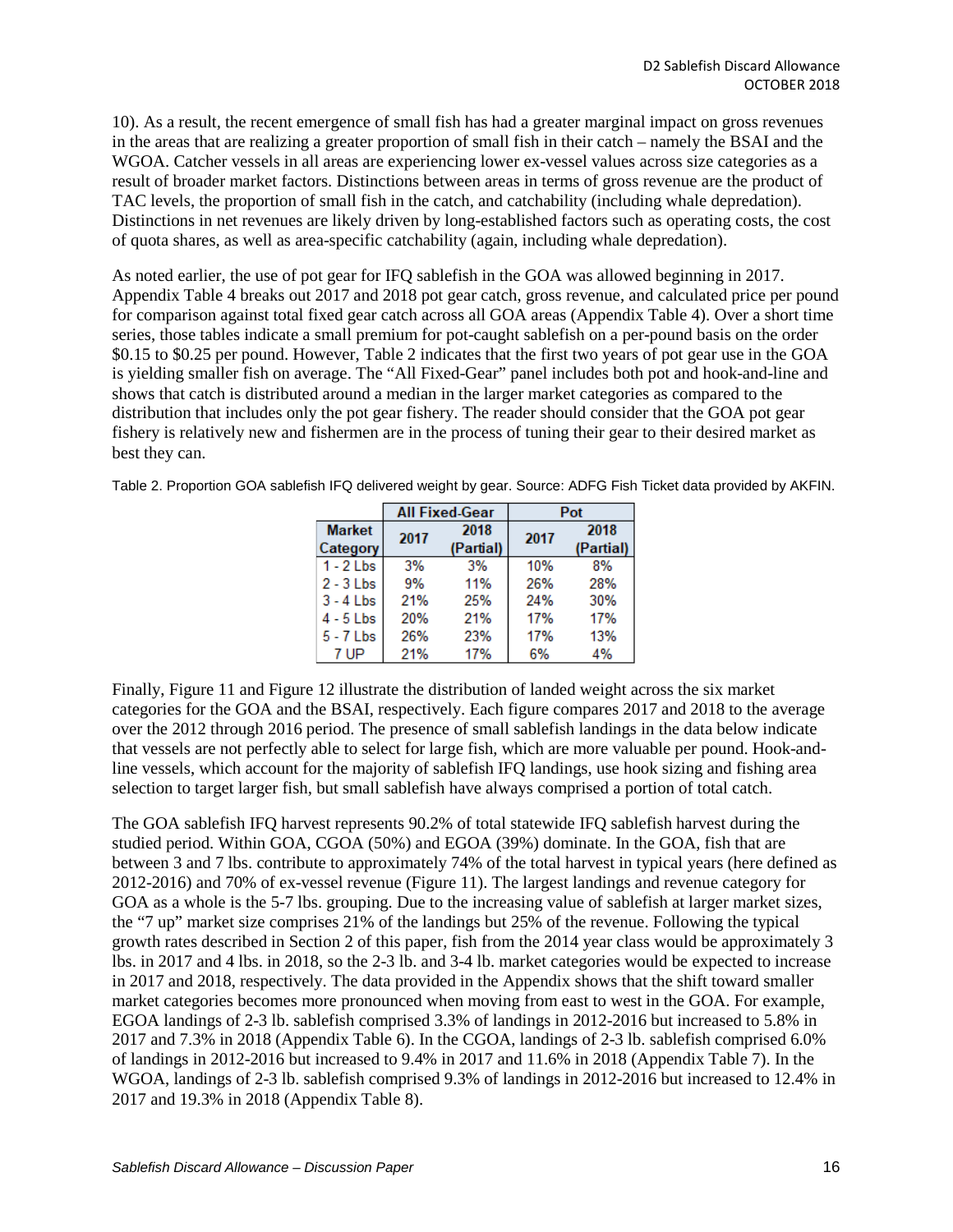

<span id="page-16-0"></span>Figure 11 Landed sablefish weight by market category, 2012-2016 (Avg.) versus 2017 and 2018 for all Gulf of Alaska management areas. Source: ADFG Fish Ticket data provided by AKFIN.

BSAI sablefish harvest represented 9.8% of overall harvest off Alaska during the analyzed period. Sablefish were more evenly distributed among market categories in the (typical) 2012-2016 data than in the GOA, and larger size classes (5 lbs. and above) comprised the largest landings and revenue categories [\(Figure 12\)](#page-17-1). The "7 up" category represented 24% of landings and 32% of revenue. The data show that from 2012 through 2016 there was a general decline in sablefish landings and revenue from the BSAI. This document does not explore the reasons for that decline, though whale depredation has often been cited in public testimony to the Council. The temporal shift toward smaller market categories (1-2 lbs, and 2-3 lbs) are much more apparent for the BSAI than for the GOA in 2017 and 2018 and appear as an extension of the east-west pattern in sizes observed across GOA areas.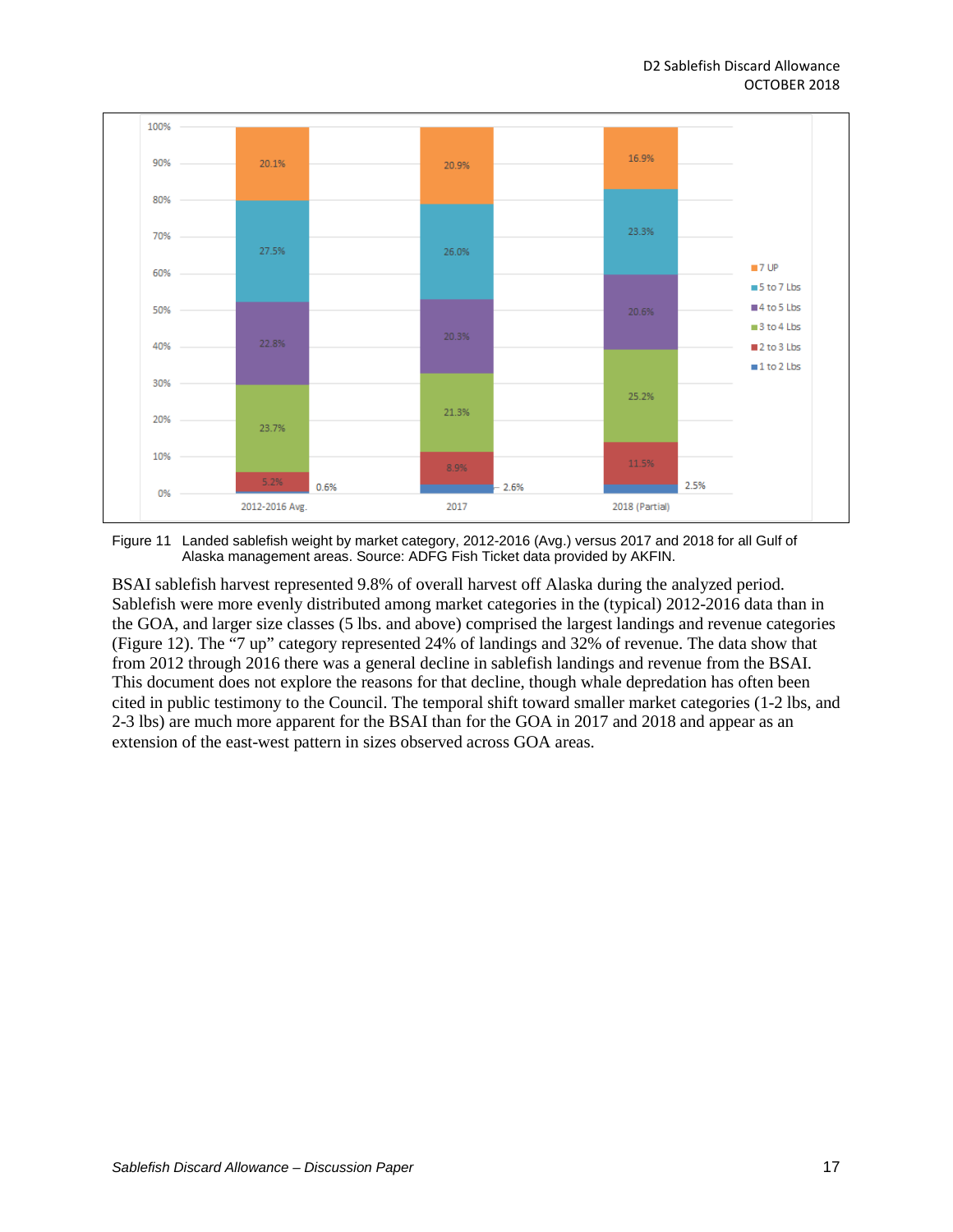

<span id="page-17-1"></span>Figure 12 Landed sablefish weight by market category, 2012-2016 (Avg.) versus 2017 and 2018 for the Bering Sea and Aleutian Islands management areas. Source: ADFG Fish Ticket data provided by AKFIN.

#### <span id="page-17-0"></span> $3.2$ **Operational and Economic Trade-offs Between Minimum Size and Release Option**

As the Council scopes potential alternatives for action, it will want to consider the contrast between a *requirement* to discard small sablefish and an *option* for discretionary release in terms of both practical and economic impacts. Section [2](#page-1-0) of this document provides the biological basis for the conjecture that if the Council considers further action on small sablefish discards, it will be driven by the operational and economic challenges posed by the current situation – i.e., a large year class that is recruiting into the fishery at small sizes. In short, Sectio[n 2](#page-1-0) stated that because *both* the overall fishing mortality (F) and the presumed fixed-gear discard mortality rates are low there is no compelling biological rationale for establishing a minimum size limit for sablefish retention. The F rate and the DMR (albeit unknown) factor into the yield-per-recruit analysis such that a minimum size threshold that maximizes biological yield is not clearly identifiable. In light of that analysis, the following discussion identifies operational and economic trade-offs that the Council might be making if it opts for a minimum size limit rather than optional careful release.

The defining difference between a size requirement and optional release is flexibility. It is difficult to imagine a scenario in which the optional release alternative does not provide fishermen with greater ability to respond to variations in the environment and in their individual markets. In determining the right policy for the fishery as a whole – and one that should be robust to future emergent events – the Council will need to weigh whether there is an amount of choice that is too great. One might define "too much choice" as a policy that could unintentionally harm the fishery resource or indirectly diminish socioeconomic outcomes. The earlier section of this paper, referenced above, suggests that discarding sablefish at the current F-rate is unlikely to harm the resource, so it follows that "too much choice" cannot be equated to "anything that results in more discards." As a result, it makes sense for the Council to provide operational flexibility where possible while maintaining a precautionary approach in a rapidly changing marine environment. The Council should consider the term "precautionary" in two ways: (1) the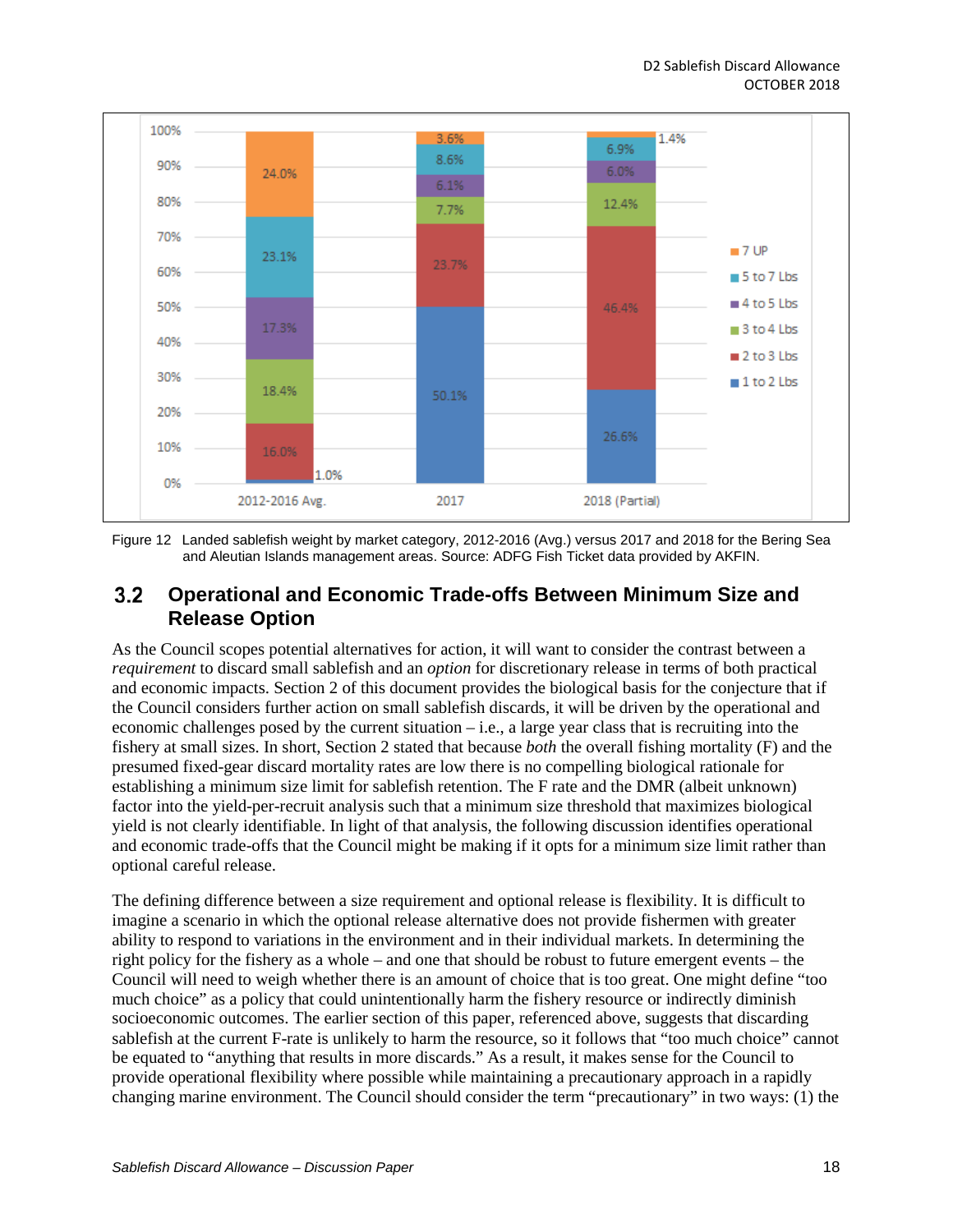traditional sense of buffering management strategies for biological sustainability, and (2) exercising caution before establishing a static size limit in regulation when there is no clear signal as to the economically optimal retention standard for a diverse array of participants.

Upon first consideration, discarding small sablefish seems beneficial to harvesters as less valuable fish can be replaced in the fish-hold by larger fish. In an area where the TAC is fully harvested, allowing small sablefish to be discarded could increase the total economic value of the fishery (depending on how the mortality of discarded sablefish accrues to vessels' annual IFQ, if at all). If discarding is found not to harm the resource and/or if sablefish DMRs turn out to be low, then QS holders and crew with a vested interest in the stock's health might be contributing to their own future opportunity. However, individual participants might place different values on the ability to discard small fish and thus would experience a regulated minimum size limit differently. Catching and discarding small fish entails an operational cost in terms of time, labor, and bait. While small sablefish are less valuable, they probably generate a net positive return on the margin. The analysts use the word "probably" because each individual operator is facing a unique cost-profile in terms of where they fish (time/distance traveled), whale depredation in their fishing area, debt service obligations (particularly for non-initial QS recipients), and the amount of IFQ they possess. To the latter point, a QS holder with a larger annual IFQ allocation might be able to make a profit with 14% or even 70% small (1-3 lbs.) fish (see [Figure 11](#page-16-0) and [Figure 12\)](#page-17-1) because they can catch a sufficient number of larger, higher-value fish. By contrast, a smaller scale operation whose opportunity to generate gross revenue (IFQ pounds) is consumed largely by low-value fish could see his or her margins erode. Framing a discard regulation as a choice allows participants to optimize the value of their labor within their unique constraints and in the context of changing environmental and market conditions.

Requiring discards could result in vessels taking longer trips. Longer trips increase operating costs and could also require additional work dressing fish to preserve quality. If trip length is bounded by the processor's quality standards, a vessel might haul more sets or expend more on bait. When small fish predominate in an area, mandatory discarding might affect vessels in the same way that depredating whales do – reducing the productivity of labor, potentially to the point that crew retention becomes a challenge. Vessels that hand-bait might be less able to continue turning over gear to meet their production goals compared to those that auto-bait.

Vessels with relatively low hold-capacity might value the ability to discard a small fish more than a vessel that is not as limited by capacity within the bounds of their planned trip length. Vessels that are not constrained by capacity might prefer never to discard sablefish and thus would experience a minimum size limit as a loss (i.e., forgone revenue plus time and bait).

Shore-based processors noted to staff – citing the IFQ Program 20-Year Review – that sablefish became less profitable after implementation of the program as harvesters with individual quota were able to extract a greater portion of economic rents from their catch. Because the per-unit wholesale value of H&G sablefish is strongly influenced by fish size, processors have no vested interest in receiving a higher proportion of small fish. Small fish require plants to process more volume to fulfill their contracts, reducing the productivity of their labor. Processors would benefit if a minimum size limit could reduce or eliminate the delivery of fish that provide little or negative economic return. It is not possible for the analysts to state whether small sablefish merely generate less return for processors or if they could actually generate a negative return. The threshold at which a negative return occurs – if any – is likely to vary across plants. Nevertheless, it is possible that plants are buying small sablefish at or near cost in order to secure the larger fish where they can make a profit. Moreover, plants do not purchase partial offloads so it is at least theoretically possible that the presence of small sablefish in a delivery represents an unavoidable loss depending on wholesale markets and operating costs. If requiring or allowing for discards of small sablefish causes vessels to take longer trips, processors might also have to evaluate how they regulate flesh quality. Vessels on longer trips might dress sablefish for the first days of the trip to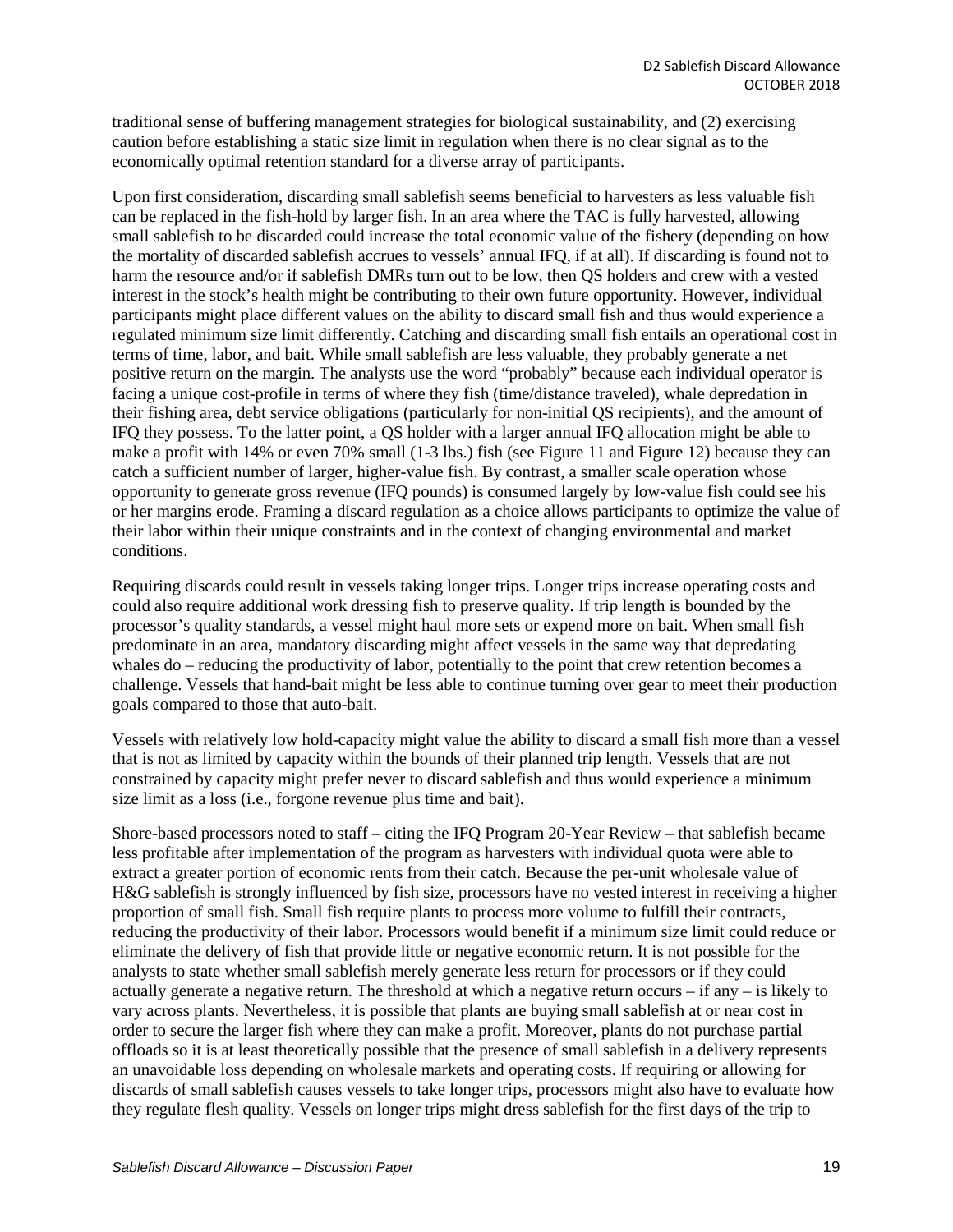preserve quality and deliver their latest catch in the round. Asking vessels to dress fish increases their labor and could also reduce the recovered weight for which they are paid.

Choosing the less flexible option could also have implications in terms of management cost and efficiency. Section [4.3](#page-23-0) in this document outlines the impact that a size standard would have on fishery enforcement both shoreside and at-sea. Section [4.2.2](#page-22-0) states that setting a size standard in regulation would create new monitoring duties for fishery observers and would require changes to the database infrastructure that incorporates observer data into estimation of catch and total removals. That section also notes that allowing discards – which is on the table under both options – could introduce bias into catch estimation, as has been a challenge with estimating release of sub-legal size Pacific halibut. The potential bias stems from the fact that many discarded fish would be smaller than the average discard size that is applied to estimate total catch, resulting in an overestimate. If the logic follows that more discards result in greater potential for biased estimates, then the Council will want to explore whether one approach is likely to result in more discards in the aggregate. This is a difficult question to answer because each vessel operator's incentive to discard fish, given the option, will vary according to the multiple factors listed above (including, but not limited to, hold size, distance from fishing grounds to offload site, quality of fishing, and presence of depredating whales). In short, operators who have the option to discard or retain sablefish might only choose to discard a lower-value fish if they have no expectation of replacing that fish with one of greater value, so the release option could result in more *or* fewer discards compared to a size limit. An operator's decision to discard might also be influenced by how the Catch Accounting System estimates discarded weight and applies it to a vessel's available IFQ. To that point, if regulatory discards (adjusted by a DMR) are counted against a vessel's IFQ then discarding represents a quantifiable loss.

If the Council were to recommend a minimum size limit it should be prepared to consider whether stakeholders fishing in different FMP subareas might request different limits based on economic considerations. For example, operators who focus in the BSAI where small sablefish have become dominant might want a lower minimum size. [Figure 12](#page-17-1) shows that in 2018 roughly 75% of BSAI sablefish deliveries were 3 lbs. or less, while roughly 27% were 2 lbs. or less. Setting the minimum size where 2-3 lb. fish must be discarded would have a much greater cost impact on BSAI operators compared to the GOA where 2-3 lb. fish accounted for 11.5% of catch and 1-2 lb. fish accounted for 2.5% [\(Figure](#page-16-0)  [11\)](#page-16-0).

For scoping purposes, the Council might consider whether an optional release policy should be paired with a maximum fish size (length) beyond which discarding is not allowed. Discarding the largest of what are generally considered to be "small sablefish" (~3 lbs.) could be viewed as high-grading. In practice, though, probably only the most capacity-limited vessel that is fishing in particularly good conditions would consider such discards. The net benefit of discarding those fish and replacing them with larger fish might be small as the additional effort increases costs. As opposed to a regulated minimum size, a release option allows individual operators and their processing markets to make appropriate decisions at the edgecases where discarding a lower-value fish might actually reduce the trip's profitability. In addition, enforcing a maximum discard size would increase the cost of managing the fishery.

## <span id="page-19-0"></span>**4 Management Considerations**

Release of sablefish by the IFQ target fisheries is currently prohibited by regulation. The regulations that would need to be amended include 50 CFR 679.7(f)(11) and 50 CFR 679.7(d)(4)(H)(ii) regarding the discard of sablefish caught with fixed gear. Additionally, in both the BSAI and GOA Groundfish FMPs, the fourth provision under General Provisions section 3.7.1.7, prohibiting discarding of sablefish, would need to change.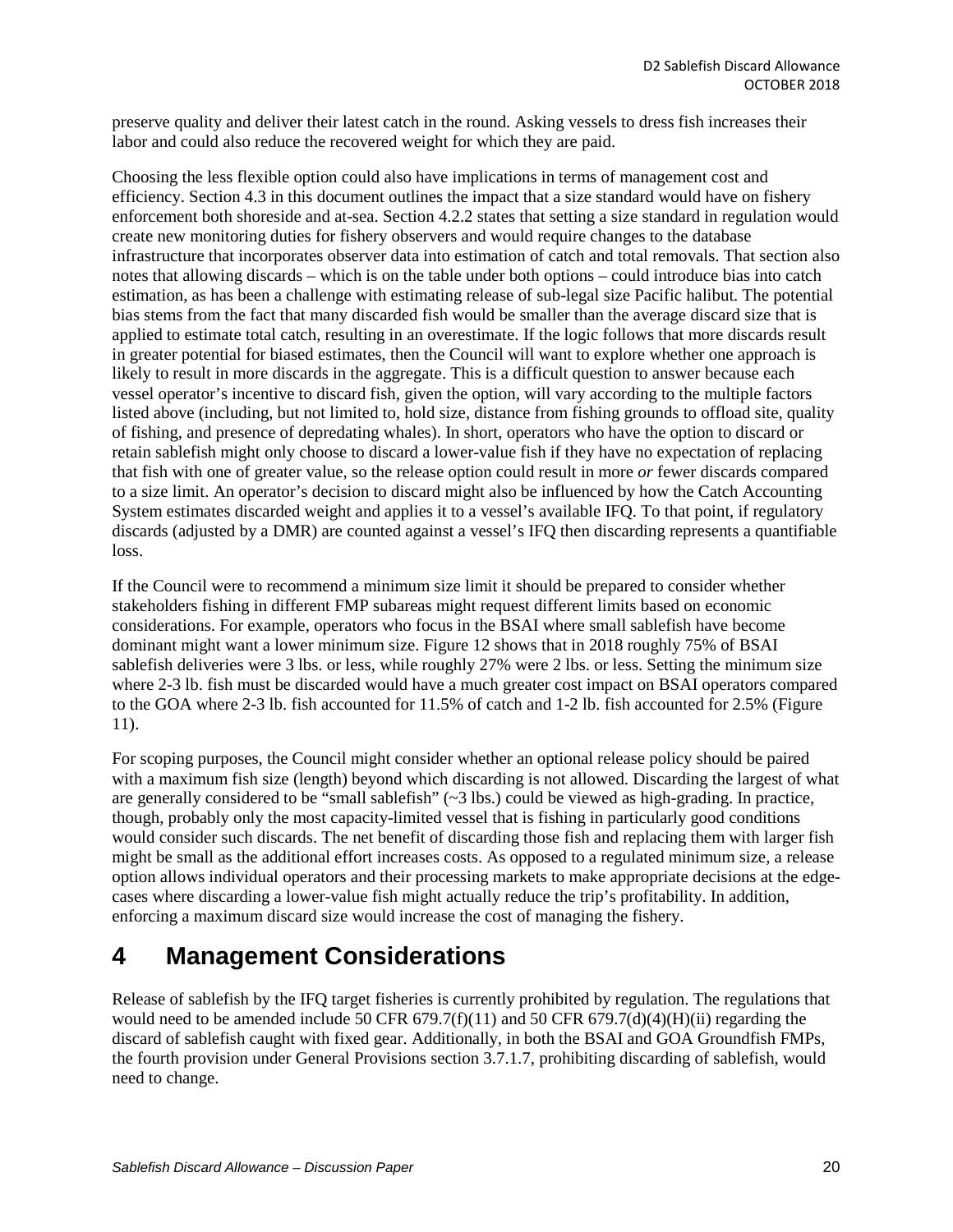#### <span id="page-20-0"></span> $4.1$ **IFQ Program**

The sablefish IFQ longline and pot fisheries in the GOA and BSAI require full retention of sablefish caught, and 100% mortality is assumed. The origin for this retention requirement can be found in the IFQ proposed rule, which notes the requirement was intended to prohibit fishermen from discarding bycatch of IFQ halibut or sablefish from any catcher vessel in favor of other more valuable species (57 FR 57130).

When the IFQ sablefish sector lands fish, it accrues against their quota. There is no set aside for nonsablefish IFQ incidental catch or discards for the fixed gear allocation of the TAC, and past incidental catch and discards have been absorbed by the trawl allocation of the TAC. The 2016 Twenty-Year Review of the Pacific Halibut and Sablefish IFQ Program (Twenty-Year Review) provides some background on why a set-aside for incidental catch by non-IFQ fixed gear sablefish fishing was not included in the IFQ program.

Incidental catch of sablefish refers to sablefish that are caught while targeting other species. In a Supplemental Environmental Impact Statement for the development of the IFQ Program (NPFMC, 1992), the Council acknowledged that if the total fixed gear allocation were allocated as IFQs, the incidental catch in other fisheries could result in annually exceeding the fixed-gear TAC. The Council acknowledged that the simplest solution would be to set aside a percentage of the TAC to support incidental catch of sablefish and allocate the remainder as IFQ. However, at that time, an estimated bycatch mortality rate had not been established for sablefish as it had been for halibut. The Council acknowledged that to determine this rate would require continued monitoring of incidental catch through expanded observer coverage. Therefore, no set-aside was established for incidental catch of sablefish when the IFQ Program was implemented. At implementation of the IFQ Program, the Council believed that there would be enough unused sablefish TAC in the trawl fisheries to absorb incidental catches without exceeding the overall sablefish TAC. Consequently, the fixed gear sablefish TACs are fully allocated to the IFQ Program, and none of the TAC is set aside for sablefish caught incidentally in other fixed gear fisheries (i.e., in the Pacific cod and halibut IFQ fisheries).

As the Twenty-Year Review notes, overages in the fixed gear allocation of the TAC were intended to be absorbed by the trawl gear allocation of the TAC. However, if the trawl sector catches their full allocation, there is no buffer to account for the discards in the fixed gear allocation. Overall both gear allocations in recent years are increasingly approaching closer to achieving the full TAC and there is less accommodation for fixed gear discards. Depending on how it is addressed, allowing for discards of small sablefish could add to the potential of exceeding the overall ABC. [Table 3](#page-20-1) shows the 2014 to 2018 total catch (retained and discards) of sablefish for all sectors in the BSAI and GOA, annual TAC/ABC, and catch remaining. Total catch is approaching the TAC/ABC as all sectors are achieving their allocations of the TAC leaving less as a buffer for the discards by non-sablefish IFQ vessels.

| Area        | Catch in<br>Tons   | 2014   | 2015   | 2016   | 2017   | 2018 (Jan. - Aug.) |
|-------------|--------------------|--------|--------|--------|--------|--------------------|
|             | <b>Total Catch</b> | 11,610 | 11,012 | 10,290 | 12,333 | 9,082              |
| Alaska-wide | TAC/ABC            | 13,722 | 13,657 | 11,795 | 13,083 | 14,957             |
|             | Catch<br>Remaining | 2,112  | 2,645  | 1,505  | 750    | 5,875              |

<span id="page-20-1"></span>

| Table 3 | Total sablefish catch versus remaining TAC/ABC. Source: NMFS CAS. |  |  |
|---------|-------------------------------------------------------------------|--|--|
|---------|-------------------------------------------------------------------|--|--|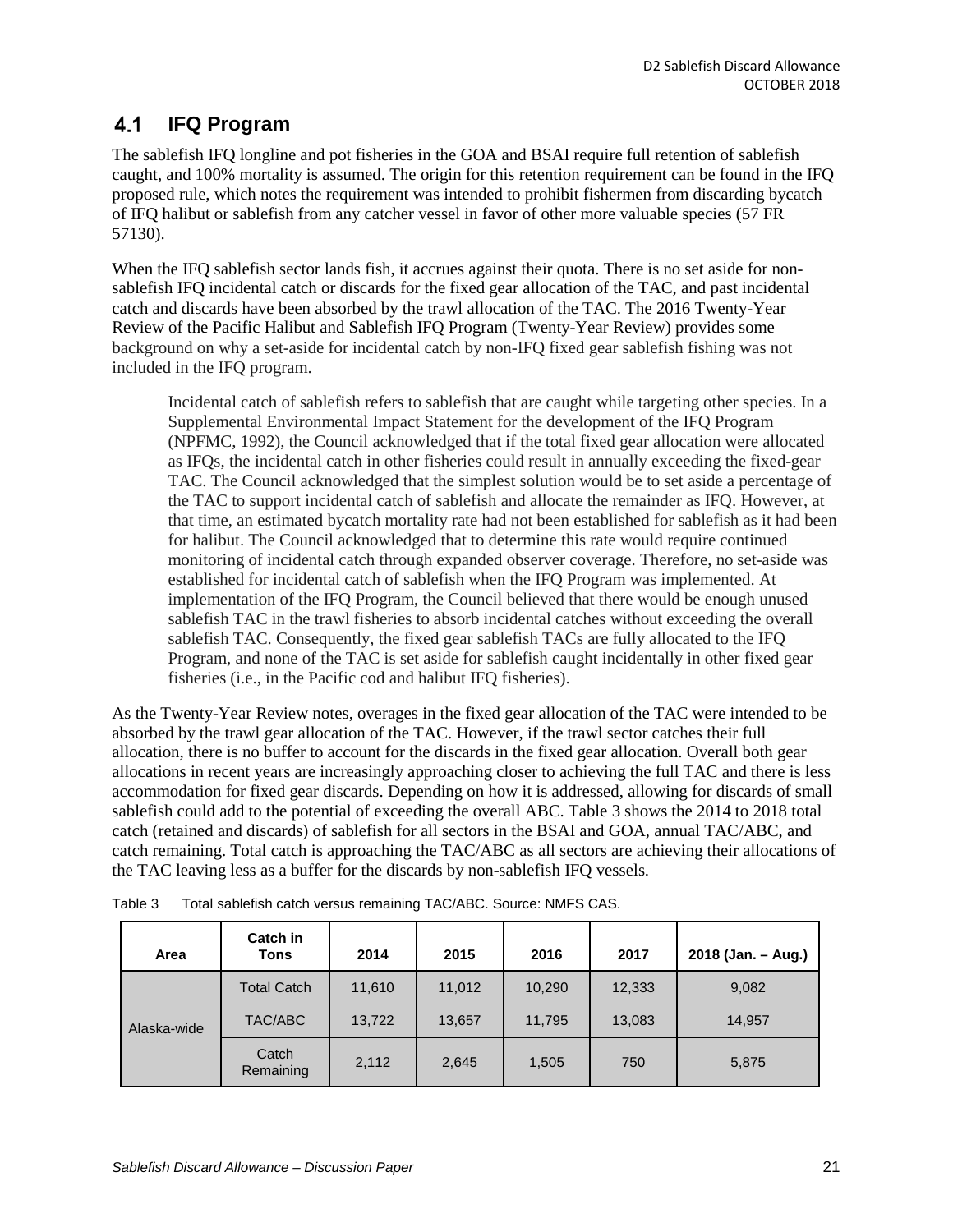The IFQ program only applies landing data to the IFQ accounts. Estimates of at-sea discards are calculated after the landings data and observer/EM data enter the catch accounting system. There are only two ways to get estimates of discards: (1) industry-reported at-sea discard, and (2) establishing an at-sea discard rate based on observer/EM data. However, for the IFQ program these discard estimates do not currently exist because discards are prohibited. If discards were allowed in the IFQ program, then using estimates of at-sea discards from observer/EM data would be preferred to industry reported discards. Discard rates from vessels with observers/EM would be applied to vessels without observers/EM. The estimate of at-sea discards is not known at the time of landing to inform the IFQ holder of their remaining sablefish IFQ balance.

#### <span id="page-21-0"></span> $4.2$ **Observer Program**

As part of the motion that initiated this discussion paper, the Council requested that the effects of modifying sablefish retention requirements on observer sampling be discussed.

## <span id="page-21-1"></span>**4.2.1 Current Observer Sampling protocols**

Observer training includes instruction in random sampling methods that observers use to determine how to best sample a haul; observers establish a sampling frame, define sampling units, and randomly select a set of sampling units for data collection for each haul sampled. While this general process is the same regardless of the vessel type or the gear being fished, the specific methods used to define sampling units and sample frames vary greatly.

The observer program uses a fully randomized hierarchical (nested) sampling design to monitor and collect fishery dependent data from the Federally managed commercial fisheries in Alaska. This hierarchy starts with the deployment of observers into several sampling strata as defined in the Annual Deployment Plan (citation). Once an observer is deployed to a vessel, they randomly select hauls to be sampled, select a random portion of the catch to collect species composition data, and randomly select individual fish from which they collect biological data and specimens (lengths, condition assessments, etc.). While this hierarchy describes an observer's basic sampling duties, there are numerous additional duties and data collection tasks carried out by observers (see Observer Manual citation). Estimation of at-sea discards is based on observer-collected species composition data.

On vessels fishing longline gear, sampling is conducted as the gear is being retrieved and individual catch items come over the side of the vessel at the roller. The observer divides the longline gear into equal sized sample units, selects one third (on average) of the units using a systematic random sample design, and identifies and enumerates (tallies) all the catch items on those sections of gear. Discarded catch items are documented at the roller where catch is either brought onboard or removed from the hook. During this tally sampling period, the observer is fully tasked with ensuring the accuracy of the counts, identifications and disposition of the catch and is generally not able to collect any additional data. Data from this sampling effort is used to estimate the number of each species retained and discarded. Additionally, the percent of the catch discarded at the roller is based on the observer counts of discarded and retained fish collected while tallying the catch.

Observers are routinely able to track the disposition of catch (retained or discarded at the roller) for two or three species. Since the rate of retained catch dropping off the gear is generally quite low, observers are able to collect these data with a high level of confidence. A significant increase in non-retention would increase the amount of data being collected and could impact the observer's ability to maintain an accurate account of species numbers, identification, and disposition.

To collect biological and weight per fish data, a second sample is collected, generally from just before or after the primary (tally) sample. The observer works closely with the rollerman to retain sufficient numbers of each species such that the collection of weight data adequately represents the species mean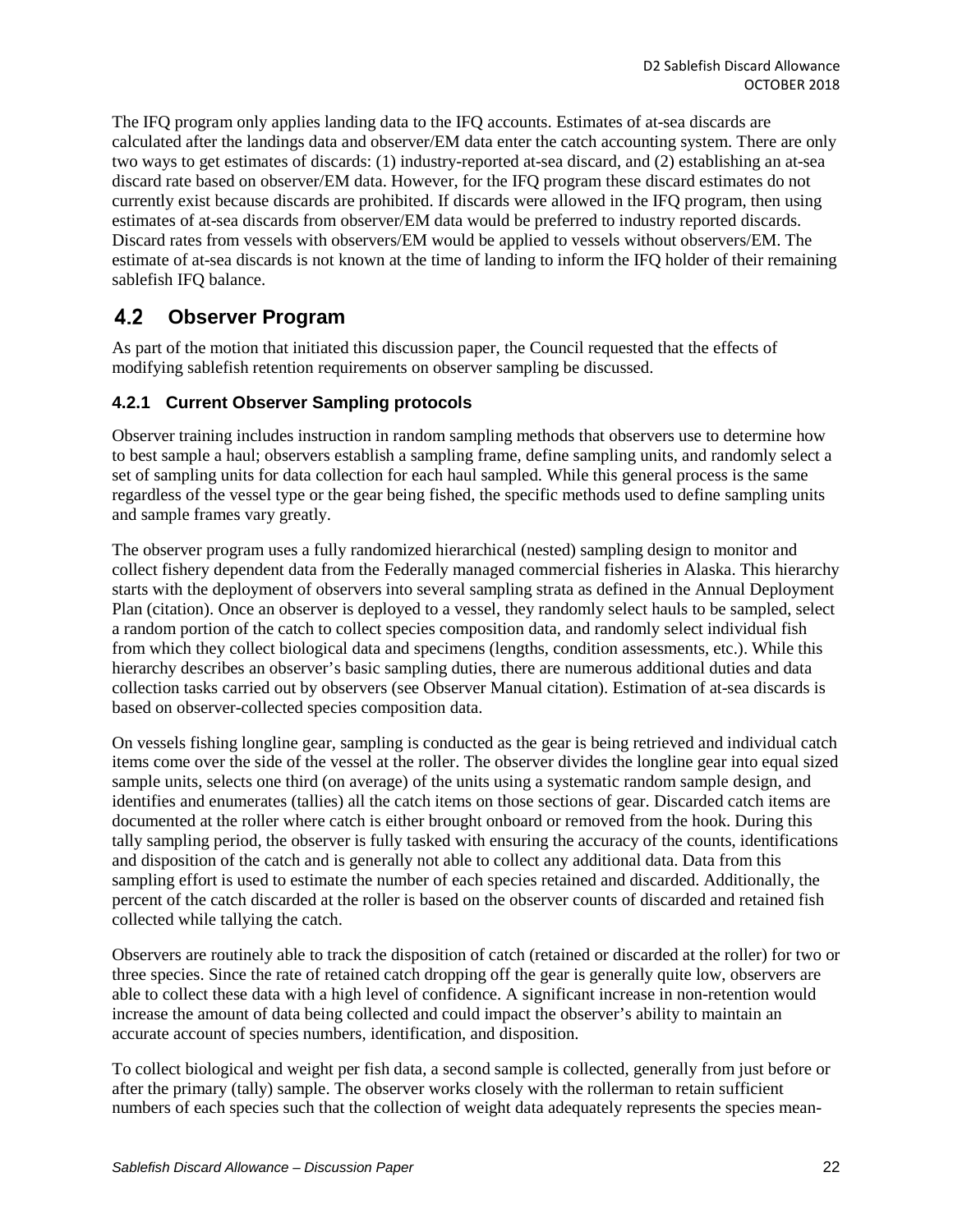weight-per-fish. This includes both the predominant species as well as the bycatch. Observers typically collect 15 individuals from each bycaught species and 60 of the predominant species. These weights are used to determine an average weight of each species or species group. Additional data collected from this second sample includes lengths measurements and biological specimens (e.g. otoliths). Note that this second sample is processed between the primary tally samples.

The estimated species-specific weight of catch for a set (haul) is the estimated number of fish for the set computed from the tally sample data multiplied by the mean weight per fish computed from the secondary sample data. The species-specific estimate of discard weight is computed by multiplying the estimated weight for a species and the species-specific percent discarded (computed from the disposition data collected during the primary (tally) sample).

In addition to the two data collections described above, observers also use the time between tally samples to collect additional data about the set, such as the number of hooks per segment of longline gear, total number of gear segments fished, halibut condition data, hook spacing data, etc.

## <span id="page-22-0"></span>**4.2.2 Implications of size-selective discarding**

Data quality and potential bias of discard estimates

In the directed Pacific halibut fishery, the minimum size limit (32 cm) results in discard of smaller fish. There have been long-standing concerns over the bias introduced to the halibut discard (wastage) estimates as a result of this size-selective discarding (e.g., Leaman and Stewart 2016). Since the percent discard is based on numbers of fish discarded (percent number of halibut discard) and discarded fish are typically smaller, when the percent discard is applied to the total weight of catch, the resulting discard estimates are biased high (over-estimating total discards). Analytic solutions based on the mean weight of fish over and under 32 cm are being evaluated; however, because of the diversity of data collection needs and database/technical constraints, changes to sampling methods to mitigate this bias are not possible at this time.

The same bias that currently exists for halibut discard estimates would be present in estimates of sablefish discard if a minimum size limit were instituted. In this case, development of an analytic solution might be possible, similar to those being considered for halibut discard estimates. If the minimum size of retained sablefish were not uniform throughout the fishery, this analytic solution might not be available.

Collection of data representing each disposition category (retained, discarded) would need to be collected as a regular part of observer sampling. This is currently beyond the scope of both the sample design used to collect the data and the structure of the database that houses the information.

In addition to the potential limitations on determining total catch weight for a single species with different dispositions, discarding catch based on size could have a negative impact on the collection of biological specimens. Although observers are generally successful at coordinating the retention of fish to facilitate the collection of biological specimens, requiring a crewmember to change their standard work practices can have mixed, and potentially unpredictable, results. One result could be a bias towards collecting data from fish in a particular size category, further exacerbating any biases already present.

### Data collection methods and observer protocols

There will be few changes to observer sampling methods needed under the current data transmission and database constraints. Potential changes to accommodate size-based sampling may include reduced data collections in other areas. Sampling methods and data collection changes will require:

• Updates to the Observer Sampling Manual Updates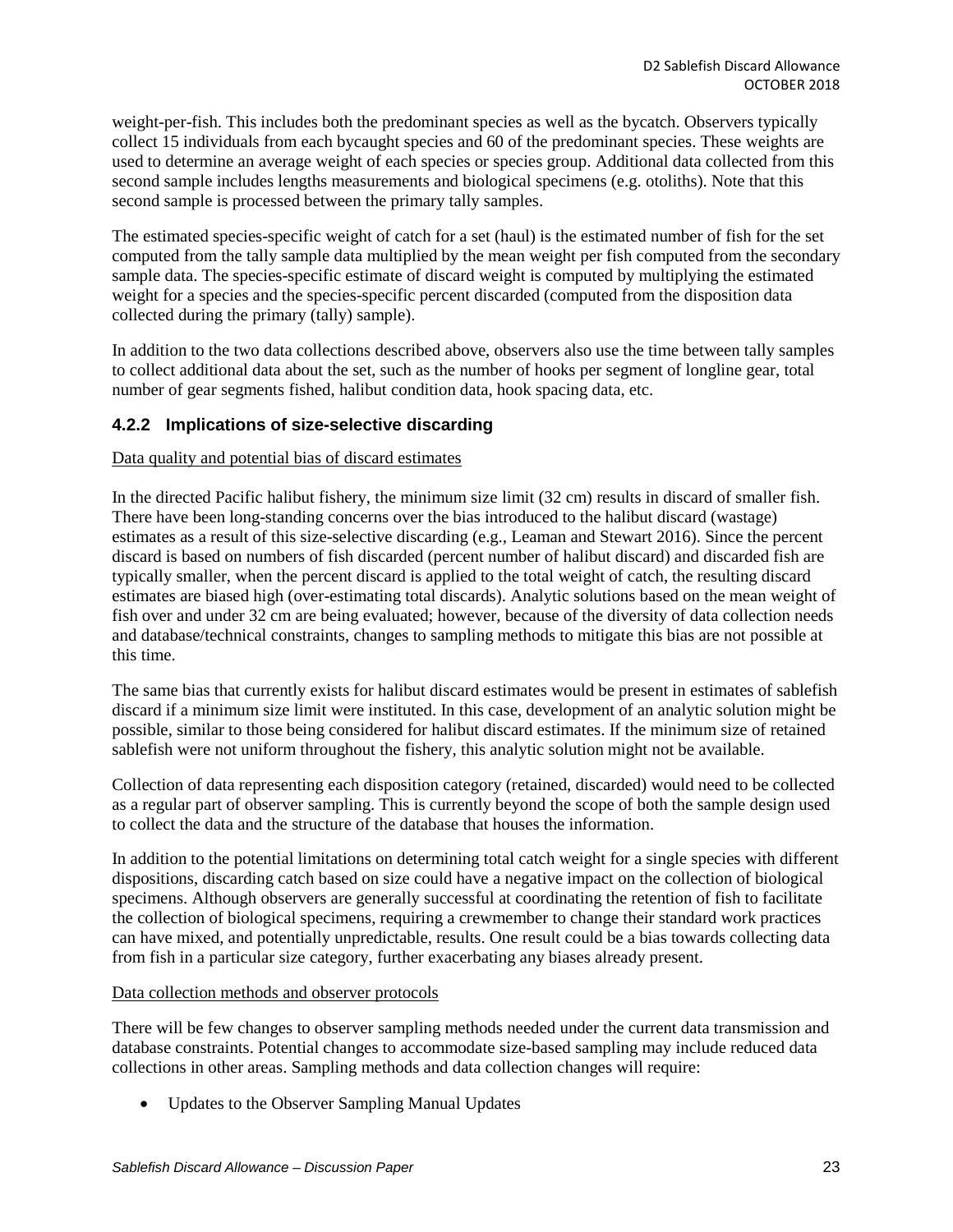- Updates to data transmission applications and software
- Updates to NORPAC database

Biological data collections could be size-biased, and appropriate data-weighting methods would need to be developed or sampling methods would need to be changed. If the AFSC Observer Program is not able to address biases in a change to training (see above), the stock assessment team would need to include the implications to their data by using size biased biological collections.

### Vessels with Electronic Monitoring (EM) systems

Current sampling protocols on the vessels that opt to use EM systems to collect catch information would not need to be changed. Length data will not be collected, hence analytic solutions to potential biases in estimates of discard weight will not be possible using vessel-specific data. Estimation of the percent retained and mean weight per fish for sablefish will be based on observed vessels. Discard estimates will potentially be biased depending on the degree of size-sorting.

Note that for vessels with EM data collections, discard estimates will be delayed, potentially up to four weeks. As more vessels opt into the EM pool, biological collections (sex lengths and otoliths) that are currently being collected by observers will decrease. This includes weight and percent retained data. Since these are necessary for sablefish stock assessments, the observer program would need to implement a dockside sampling program to obtain these data. This data collection would suffer from the same biases described above given at-sea size-selective discard of small sablefish.

#### <span id="page-23-0"></span> $4.3$ **Enforcement Implications**

Changes in regulations that would allow or require size-based release of sablefish would present changes to enforcement scenarios for the IFQ fishery. Currently, enforcement officials primarily address the prohibition on release of sablefish as well as the cap on retention determined by the IFQ.

*Release option:* From an enforcement perspective, implementation of an allowance for discretionary release of sablefish by vessel operators would only require that the careful release requirements that are in place for prohibited species are employed. Specifically, these require that all prohibited species are returned to the sea immediately, with a minimum of injury  $(50 \text{ CFR } 679.21(a)(2)(ii))$ .

*Minimum size:* Implementation of a minimum size (length) for sablefish would require enforcement of the careful release of fish as well as evaluation of minimum size compliance. For interception of deliveries by CVs to onshore processors, this would entail additional enforcement duties, but sampling the catch to assess compliance would be straight-forward. For on the water enforcement, officers would have to access the catch for lengths and also monitor discarding behavior by vessel crew such that discarded fish can be measured for length. A potential concern related to enforcement of, and compliance with, a minimum size requirement is the incentive to discard fish that are above the minimum size (high-grading) due to their greater value. This is different from the incentive to retain fish that are below minimum size in order to achieve catch targets. As above, any fish that are released would have to be released in a manner that is consistent with careful release requirement.

## <span id="page-23-1"></span>**5 Summary Points**

## Biological Considerations

1. The large 2014 year class was approximately 2.5 times larger than the second largest year class recorded in the existing SAFE time series (1979); this year class is expected to contribute greatly to spawning biomass over the next decade.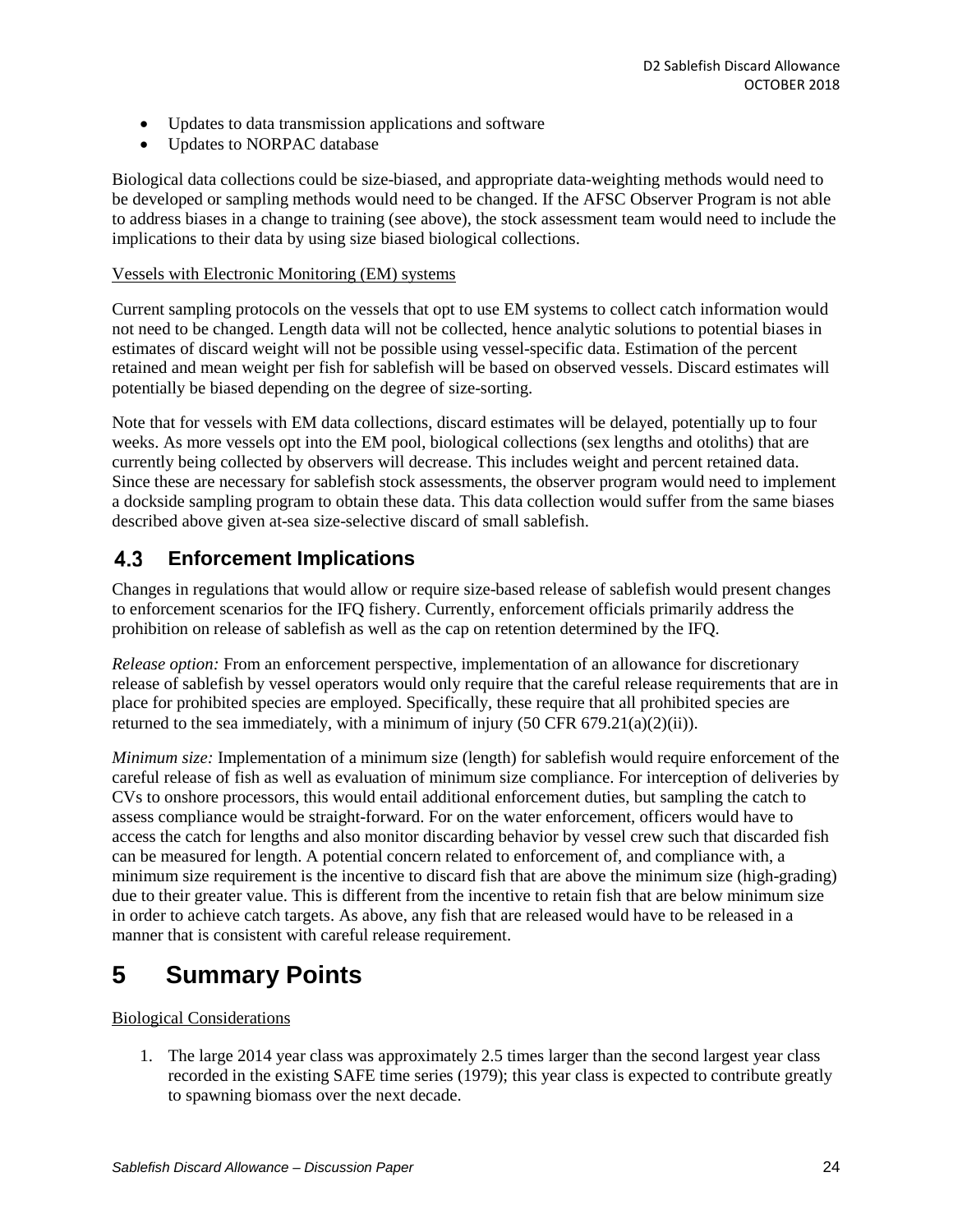- 2. Sablefish enter the fishery at  $\sim$  3 to 4 years of age. As such, 2014 individuals have already recruited into the fishery. However, there is strong evidence that the 2016 year class is also large, in which case consideration of regulating minimum retention size could be relevant.
- 3. No clear biological benefits are associated with discarding options but new YPR analyses would be needed in order to fine tune with likely DMRs, identify an appropriate minimum size, and incorporate variable monetary value by size.
- 4. Presently, no DMRs are available for sablefish since all collected individuals are retained by the fishery. As such, basic studies are needed for establishing a species-specific DMR. In the short term, however, proxy DMRs from other sablefish fisheries that do not retain all individuals or from Alaskan fisheries using similar gears (such as halibut) could be put in place until basic studies are complete.
- 5. Research to provide robust DMR estimates would not affect discarding of 2014 or 2016 year classes.
- 6. Other jurisdictions have minimum sizes and they are similar to the lower end of harvested sizes in Alaska (~22 in or 56 cm).

### Management and Economic Considerations

- 1. Operational flexibility for fishermen is greater for a careful release option than for a minimum size limit.
- 2. It is not obvious whether more discards would occur all else equal under an optional release policy or a minimum size limit.
- 3. Enforcement of careful release would be simpler than enforcement of a minimum size limit.
- 4. Viability sampling protocols would need to be established for observers. The dedication of observer time to new onboard assignments would reduce time available for other duties.
- 5. Minimizing bias in biological samples from observers would require protocols for sampling sablefish discards.
- 6. The Council should consider whether and how discarded sablefish accrue to an operator's annual IFQ.
- 7. As the IFQ Program Twenty-Year Review notes, overages in the fixed gear allocation of the TAC were intended to be absorbed by the trawl gear allocation of the TAC. As the overall TAC has been approached by both gear allocations in recent years there is less accommodation available for fixed gear discards. Allowing for discards of small sablefish could increase to the probability of approaching the overall TAC or exceeding the ABC.
- 8. Annual variation in sablefish value/lb. move in the same direction across market categories (fish size) and across FMP subareas. If the value/lb. of small fish goes up (or down) year-on-year then the value/lb. also went up (or down) for large fish. If the value/lb. goes up (or down) in the EGOA then it also went up (or down) in the CGOA/WGOA/BSAI. In other words, price trends appear driven by external factors like demand and holdover inventory; they are not different across areas in a given year.
- 9. Small sablefish are recruiting into the fishery in all FMP subareas, but the relative economic impact is greatest where small fish now make up a high percentage of catch (BSAI and WGOA).
- 10. Individual vessel operators will evaluate the benefit of discarding a small fish differently based on their unique situation. Small sablefish cost money to catch and are not worthless, so discarding a saleable fish with no expectation of replacing it with a larger fish is experienced as a loss. Vessels vary in terms of their hold capacity, their planned trip length, the presence of whales in the area, and catch rates of larger fish in the area, among other factors. A uniform minimum size limit does not allow operators to determine whether discarding a small sablefish is a net benefit in their particular situation.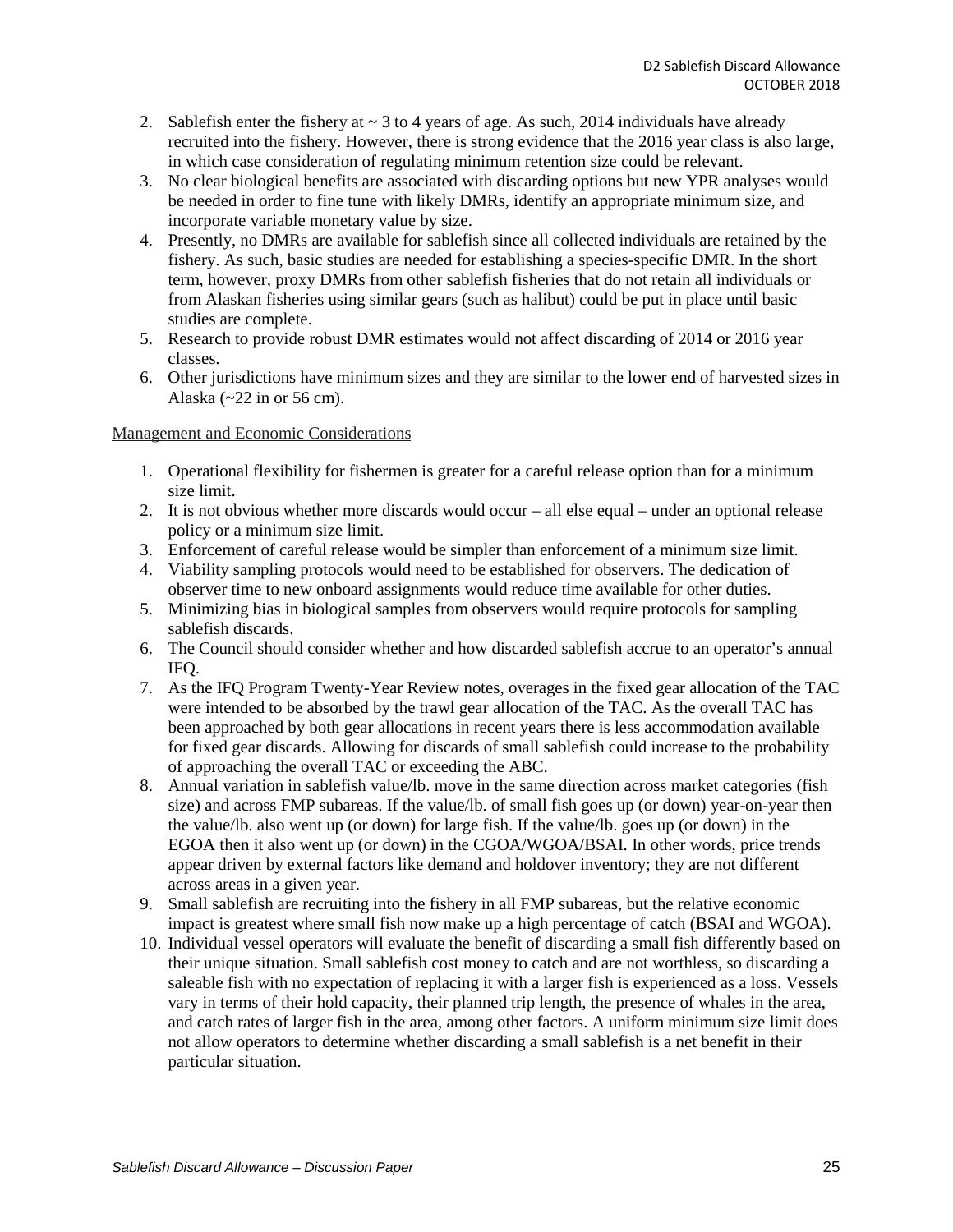## <span id="page-25-0"></span>**6 References**

- Albin, D. and K. A. Karpov. 1996. Mortality of lingcod, *Ophiodon elongatus*, related to capture by hook and line. Marine Fisheries Review 60(3):29-34.
- Davis, M. W., B. L. Olla, and C. B. Schreck. 2001. Stress induced by hooking, net towing, elevated sea water temperature and air in sablefish: lack of concordance between mortality and physiological measures of stress. Journal of Fish Biology 58:1-15.
- DFO (Department of Fisheries and Oceans). 2007. Pacific region integrated fisheries management plan, groundfish, March 10/2007 to March 31/2008. Department of Fisheries and Oceans, Pacific Region, Vancouver, British Columbia, Canada. Available at [http://www.dfo](http://www.dfo-mpo.gc.ca/Library/329390.pdf)[mpo.gc.ca/Library/329390.pdf.](http://www.dfo-mpo.gc.ca/Library/329390.pdf)
- Gilroy, H.L., and I.J. Stewart. 2013. Incidental mortality of halibut in the commercial halibut fishery (Wastage). In: International Pacific Halibut Commission Report of Assessment and Research Activities 2012, pp. 53-60.
- Hanselman, D.H., C. Lunsford, C. Rodgveller, and K.H. Fenske. 2017. Assessment of the sablefish stock in Alaska. In Stock assessment and fishery evaluation report for the groundfish resources of the GOA and BS/AI. North Pacific Fishery Management Council, 605 W 4th Ave, Suite 306 Anchorage, AK 99501.
- NPFMC and NMFS. 2016. Twenty-Year Review of the Pacific Halibut and Sablefish Individual Fishing Quota Management Program. December 2017. Available at https://www.afsc.noaa.gov/REFM/Docs/2017/GOAsablefish.pdf
- Leaman, B.M., and Stewart, I.J. 2016. 2.12 Research basis for estimated Discard Mortality Rates used for Pacific halibut in longline and trawl fisheries. Int. Pac. Halibut Comm. Report of Assessment and Research Activities 2016:133-172.
- Lowe, S. A., J. T. Fujioka, and J. M. Terry. 1991. Bioeconomic analysis of a minimum size limit for Gulf of Alaska sablefish using a yield per recruit model. Fisheries Research 11:307-320.
- Stachura, M. M., C. R. Lunsford, C. J. Rodgveller, and J. Heifetz. 2012. Estimation of discard mortality of sablefish (*Anoplopoma fimbria*) in Alaska longline fisheries. Fishery Bulletin 110:271-279.
- Somers, K.A., M. Bellman, J. Jannot, N. Riley, and J. McVeigh. 2014. Estimated discard and catch of groundfish species in the 2013 U.S. west coast fisheries. NOAA Fisheries, NWFSC Observer Program, 2725 Montlake Blvd E., Seattle, WA 98112.
- Sullivan, J., and B. Williams. 2018. Subject: NSEI sablefish assessment for 2018 ABC. State of Alaska Memorandum.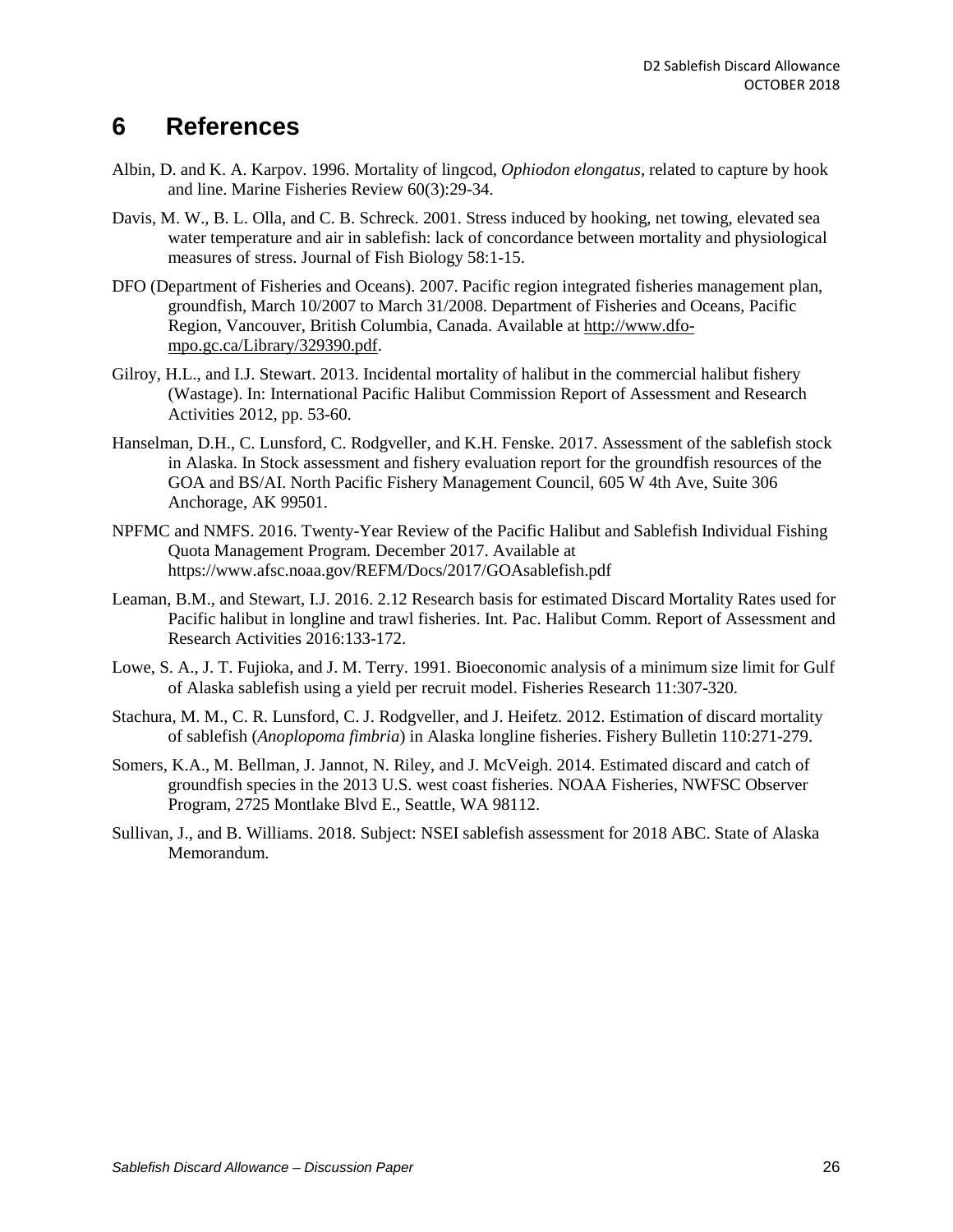# <span id="page-26-0"></span>**7 List of Preparers and Persons Consulted**

| <b>Jim Armstrong</b> | <b>NPFMC Staff</b> |
|----------------------|--------------------|
| Sam Cunningham       | <b>NPFMC Staff</b> |
| Megan Mackey         | <b>NMFS AKRO</b>   |
| Joseph Krieger       | <b>NMFS AKRO</b>   |
| <b>Mary Furuness</b> | <b>NMFS AKRO</b>   |
| Lisa Thompson        | NMFS AFSC          |
| Mike Fey             | <b>PSMFC AKFIN</b> |
| Cara Rodgveller      | NMFS AFSC          |
| Dana Hanselman       | NMFS AFSC          |
| Chris Lunsford       | <b>NMFS AFSC</b>   |
| Alicia Miller        | <b>NMFS AKRO</b>   |
|                      |                    |

## **Others Consulted**

| Nicole Kimball        | Pacific Seafood Processors Assn. |
|-----------------------|----------------------------------|
| Jim Hubbard           | <b>Kruzof Fisheries</b>          |
| <b>Stephen Rhoads</b> | F/V Marilyn J                    |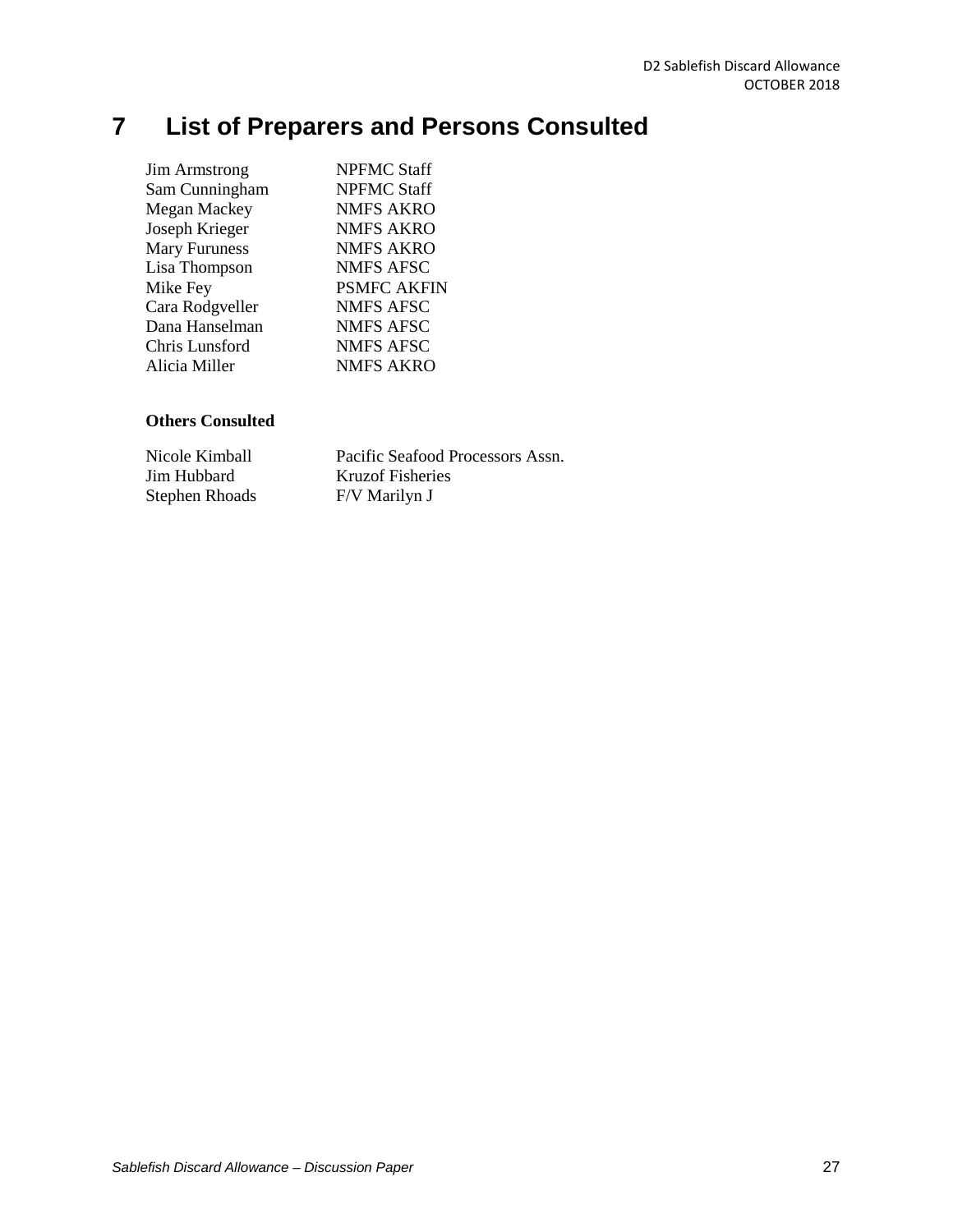## <span id="page-27-0"></span>**8 Appendix**

<span id="page-27-1"></span>Table 4 Gulf of Alaska (all subareas) fixed-gear (hook-and-line & pot) sablefish landings, ex-vessel revenue, and prices by market category, 2012 - 2018. Source: ADFG Fish Ticket data provided by AKFIN.

|                           |         |        |           | Sold weight (1,000 lbs.)  |        |        |                   |                 | % Total |                   |
|---------------------------|---------|--------|-----------|---------------------------|--------|--------|-------------------|-----------------|---------|-------------------|
| <b>Market</b><br>Category | 2012    | 2013   | 2014      | 2015                      | 2016   | 2017   | 2018<br>(Partial) | 2012-16<br>Avg. | 2017    | 2018<br>(Partial) |
| $1 - 2$ Lbs               | 116     | 74     | 58        | 59                        | 156    | 334    | 203               | 1%              | 3%      | 3%                |
| $2 - 3$ Lbs               | 795     | 830    | 796       | 639                       | 695    | 1,140  | 925               | 5%              | 9%      | 11%               |
| $3 - 4$ Lbs               | 3,867   | 3.700  | 3,529     | 3.167                     | 2,707  | 2,738  | 2.027             | 24%             | 21%     | 25%               |
| $4 - 5$ Lbs               | 3.628   | 3.725  | 3.235     | 3.117                     | 2.620  | 2.611  | 1.656             | 23%             | 20%     | 21%               |
| $5 - 7$ Lbs               | 4,756   | 4,639  | 3,605     | 3,508                     | 3.184  | 3,346  | 1,872             | 28%             | 26%     | 23%               |
| 7 UP                      | 3.668   | 3.560  | 2.626     | 2.342                     | 2.179  | 2.691  | 1.363             | 20%             | 21%     | 17%               |
| <b>Total</b>              | 16,830  | 16,528 | 13,848    | 12,832                    | 11,540 | 12,860 | 8,045             | 100%            | 100%    | 100%              |
|                           |         |        |           | Ex-Vessel Value (\$1,000) |        |        |                   |                 | % Total |                   |
| <b>Market</b>             | 2012    | 2013   | 2014      | 2015                      | 2016   | 2017   | 2018              | 2012-16         | 2017    | 2018              |
| Category                  |         |        |           |                           |        |        | (Partial)         | Avg.            |         | (Partial)         |
| $1 - 2$ Lbs               | 451     | 221    | 242       | 210                       | 605    | 1,627  | 260               | 0%              | 2%      | 1%                |
| $2 - 3$ Lbs               | 3,181   | 2,728  | 3,296     | 2,307                     | 2,982  | 6,032  | 2,366             | 4%              | 6%      | 6%                |
| $3 - 4$ Lbs               | 17.914  | 14.025 | 16.488    | 14.330                    | 13.641 | 17,351 | 7,529             | 19%             | 18%     | 18%               |
| $4 - 5$ Lbs               | 20,855  | 15,387 | 16,314    | 16,325                    | 15.075 | 18,955 | 7.711             | 21%             | 20%     | 18%               |
| $5 - 7$ Lbs               | 31,737  | 21,094 | 20,563    | 22.751                    | 22,758 | 27,776 | 13,514            | 30%             | 29%     | 32%               |
| 7 UP                      | 28.649  | 17.943 | 17,297    | 17.259                    | 18.847 | 25,174 | 10,556            | 25%             | 26%     | 25%               |
| <b>Total</b>              | 102,787 | 71,398 | 74,201    | 73,182                    | 73,908 | 96,915 | 41,936            | 100%            | 100%    | 100%              |
|                           |         |        | Price/LB. |                           |        |        |                   |                 |         |                   |
| <b>Market</b>             | 2012    | 2013   | 2014      | 2015                      | 2016   | 2017   | 2018              |                 |         |                   |
| Category                  |         |        |           |                           |        |        | (Partial)         |                 |         |                   |
| $1 - 2$ Lbs               | 3.89    | 3.00   | 4.19      | 3.55                      | 3.89   | 4.88   | 1.28              |                 |         |                   |
| $2 - 3$ Lbs               | 4.00    | 3.28   | 4.14      | 3.61                      | 4.29   | 5.29   | 2.56              |                 |         |                   |
| $3 - 4$ Lbs               | 4.63    | 3.79   | 4.67      | 4.52                      | 5.04   | 6.34   | 3.71              |                 |         |                   |
| $4 - 5$ Lbs               | 5.75    | 4.13   | 5.04      | 5.24                      | 5.75   | 7.26   | 4.66              |                 |         |                   |
| $5 - 7$ Lbs               | 6.67    | 4.55   | 5.70      | 6.49                      | 7.15   | 8.30   | 7.22              |                 |         |                   |
| 7 UP                      | 7.81    | 5.04   | 6.59      | 7.37                      | 8.65   | 9.36   | 7.75              |                 |         |                   |

Table 5 Gulf of Alaska (all areas) Pot gear sablefish landings, ex-vessel revenue, and prices in the Gulf of Alaska (all areas) for 2017 and 2018 by market category. Source: ADFG Fish Ticket data provided by AKFIN

|                           | <b>Sold Weight</b><br>$(1,000$ lbs.) |     |       | <b>Ex-Vessel Value</b><br>( \$1,000) | Price/LB. (\$) |                   |  |
|---------------------------|--------------------------------------|-----|-------|--------------------------------------|----------------|-------------------|--|
| <b>Market</b><br>Category | 2018<br>2017<br>(Partial)            |     | 2017  | 2018<br>(Partial)                    | 2017           | 2018<br>(Partial) |  |
| 1 - 2 Lbs                 | 10%                                  | 8%  | 7%    | 3%                                   | 4.84           | 1.44              |  |
| $2 - 3$ Lbs               | 26%                                  | 28% | 21%   | 17%                                  | 5.35           | 2.49              |  |
| $3 - 4$ Lbs               | 24%                                  | 30% | 23%   | 28%                                  | 6.50           | 3.86              |  |
| $4 - 5$ Lbs               | 17%                                  | 17% | 19%   | 20%                                  | 7.43           | 4.81              |  |
| $5 - 7$ Lbs               | 17%                                  | 13% | 21%   | 24%                                  | 8.44           | 7.49              |  |
| 7 UP                      | 6%                                   | 4%  | 9%    | 8%                                   | 9.50           | 8.18              |  |
| Total                     | 1,318                                | 997 | 8,849 | 4,090                                | 6.71           | 4.10              |  |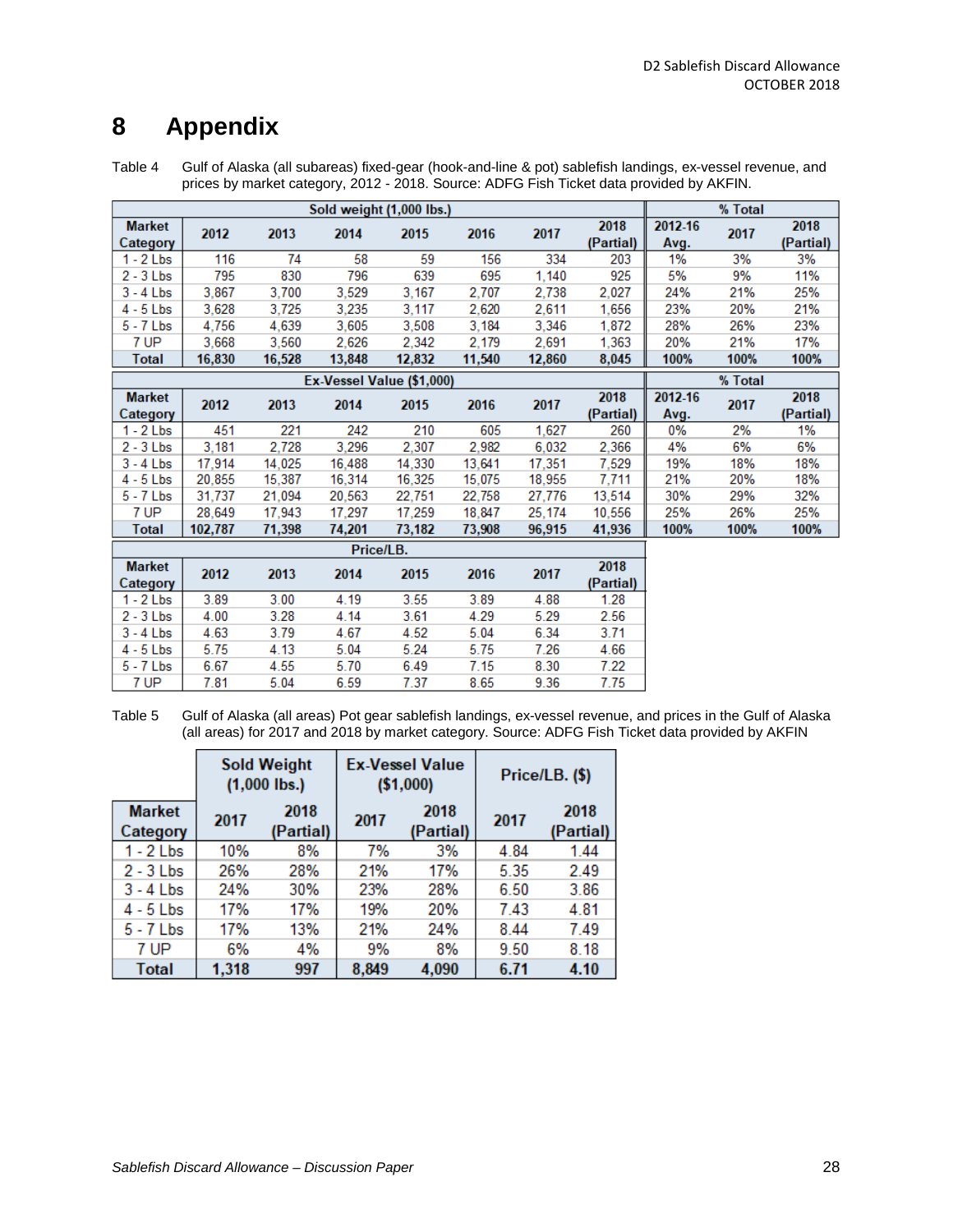<span id="page-28-0"></span>Table 6 Eastern Gulf of Alaska (Areas 640 and 650) fixed-gear sablefish landings, ex-vessel revenue, and prices by market category, 2012 - 2018. Source: ADFG Fish Ticket data provided by AKFIN.

|                           | Sold weight (1,000 lbs.) |        |                           |        |        |        |                   |                 |         |                   |
|---------------------------|--------------------------|--------|---------------------------|--------|--------|--------|-------------------|-----------------|---------|-------------------|
| <b>Market</b><br>Category | 2012                     | 2013   | 2014                      | 2015   | 2016   | 2017   | 2018<br>(Partial) | 2012-16<br>Avg. | 2017    | 2018<br>(Partial) |
| $1 - 2$ Lbs               | 9                        | 7      | 3                         | 4      | 11     | 15     | 16                | 0%              | 0%      | 0%                |
| $2 - 3$ Lbs               | 208                      | 224    | 179                       | 160    | 204    | 312    | 255               | 3%              | 6%      | 7%                |
| $3 - 4$ Lbs               | 1,366                    | 1,400  | 1,212                     | 1,116  | 1,000  | 1,023  | 794               | 20%             | 19%     | 23%               |
| $4 - 5$ Lbs               | 1,494                    | 1,521  | 1,328                     | 1,281  | 1,086  | 1,140  | 755               | 23%             | 21%     | 21%               |
| $5 - 7$ Lbs               | 2,075                    | 1,946  | 1,565                     | 1,543  | 1,292  | 1,415  | 898               | 28%             | 26%     | 26%               |
| 7 UP                      | 1,974                    | 1,829  | 1,449                     | 1,228  | 1.050  | 1,437  | 796               | 25%             | 27%     | 23%               |
| <b>Total</b>              | 7,127                    | 6,927  | 5,737                     | 5,332  | 4,643  | 5,341  | 3,513             | 100%            | 100%    | 100%              |
|                           |                          |        | Ex-Vessel Value (\$1,000) |        |        |        |                   |                 | % Total |                   |
| <b>Market</b><br>Category | 2012                     | 2013   | 2014                      | 2015   | 2016   | 2017   | 2018<br>(Partial) | 2012-16<br>Avg. | 2017    | 2018<br>(Partial) |
| $1 - 2$ Lbs               | 33                       | 20     | 13                        | 14     | 43     | 74     | 21                | 0%              | $0\%$   | 0%                |
| $2 - 3$ Lbs               | 827                      | 733    | 742                       | 582    | 898    | 1,662  | 669               | 2%              | 4%      | 3%                |
| $3 - 4$ Lbs               | 6,191                    | 5,014  | 5,392                     | 4,748  | 4,784  | 6,309  | 2,820             | 16%             | 16%     | 15%               |
| $4 - 5$ Lbs               | 8,246                    | 6,051  | 6,369                     | 6,337  | 5,987  | 8,051  | 3,444             | 20%             | 20%     | 18%               |
| $5 - 7$ Lbs               | 13,391                   | 8,519  | 8,471                     | 9,609  | 8,970  | 11,430 | 6,292             | 30%             | 28%     | 33%               |
| 7 UP                      | 15,069                   | 8,890  | 9,087                     | 8,685  | 8,785  | 13,148 | 6,004             | 31%             | 32%     | 31%               |
| <b>Total</b>              | 43,757                   | 29,227 | 30,074                    | 29,976 | 29,466 | 40,674 | 19,249            | 100%            | 100%    | 100%              |
|                           |                          |        | Price/LB.                 |        |        |        |                   |                 |         |                   |
| <b>Market</b><br>Category | 2012                     | 2013   | 2014                      | 2015   | 2016   | 2017   | 2018<br>(Partial) |                 |         |                   |
| $1 - 2$ Lbs               | 3.50                     | 3.00   | 4.11                      | 3.82   | 3.76   | 4.82   | 1.31              |                 |         |                   |
| $2 - 3$ Lbs               | 3.97                     | 3.27   | 4.14                      | 3.62   | 4.39   | 5.33   | 2.62              |                 |         |                   |
| $3 - 4$ Lbs               | 4.53                     | 3.58   | 4.45                      | 4.25   | 4.78   | 6.17   | 3.55              |                 |         |                   |

5.51

6.94

8.37

7.06

8.08

 $9.15$ 

4.56

 $7.01$ 

7.54

 $4$  -  $5\;{\rm Lbs}$ 

 $5$  -  $7$  Lbs

7 UP

5.52

6.45

7.63

3.98

4.38

4.86

4.80

5.41

 $6.27$ 

4.95

6.23

7.07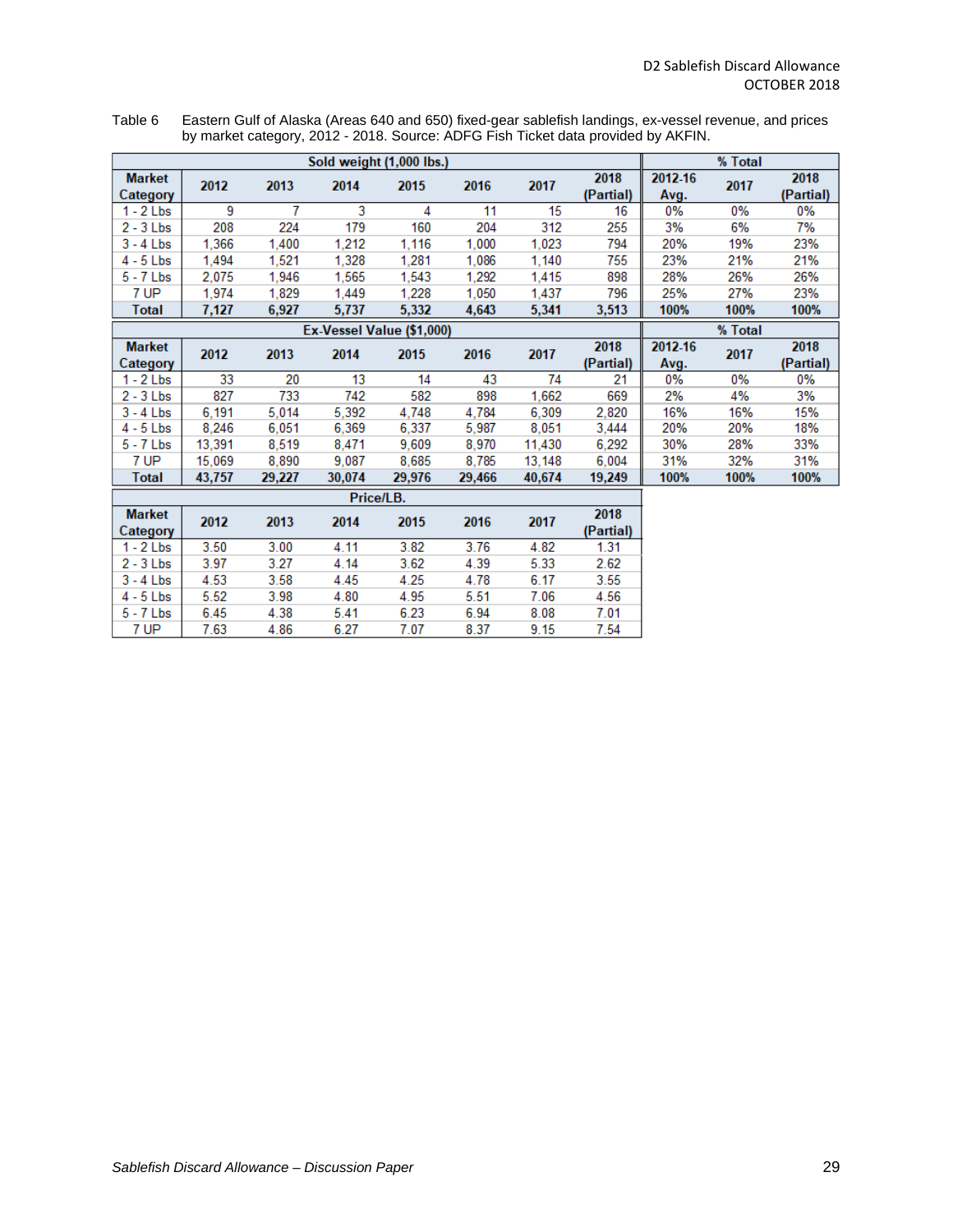<span id="page-29-0"></span>Table 7 Central Gulf of Alaska (Areas 620 and 630) fixed-gear (hook-and-line & pot) sablefish landings, ex-vessel revenue, and prices by market category, 2012 - 2018. Source: ADFG Fish Ticket data provided by AKFIN.

|                           | Sold weight (1,000 lbs.) |        |                           |        |        |        |                   |                 | % Total |                   |
|---------------------------|--------------------------|--------|---------------------------|--------|--------|--------|-------------------|-----------------|---------|-------------------|
| <b>Market</b><br>Category | 2012                     | 2013   | 2014                      | 2015   | 2016   | 2017   | 2018<br>(Partial) | 2012-16<br>Avg. | 2017    | 2018<br>(Partial) |
| $1 - 2$ Lbs               | 61                       | 44     | 31                        | 40     | 113    | 219    | 128               | 1%              | 4%      | 3%                |
| $2 - 3$ Lbs               | 444                      | 413    | 396                       | 342    | 396    | 555    | 445               | 6%              | 9%      | 12%               |
| $3 - 4$ Lbs               | 2,119                    | 1,899  | 1,907                     | 1,752  | 1,519  | 1,454  | 1,074             | 28%             | 25%     | 28%               |
| $4 - 5$ Lbs               | 1,707                    | 1.784  | 1.570                     | 1,522  | 1,314  | 1,215  | 814               | 24%             | 20%     | 21%               |
| $5 - 7$ Lbs               | 2,057                    | 2.047  | 1,608                     | 1,534  | 1,538  | 1,498  | 877               | 26%             | 25%     | 23%               |
| 7 UP                      | 1,274                    | 1,245  | 886                       | 835    | 892    | 989    | 516               | 15%             | 17%     | 13%               |
| <b>Total</b>              | 7,662                    | 7,431  | 6,397                     | 6,027  | 5,772  | 5,931  | 3,854             | 100%            | 100%    | 100%              |
|                           |                          |        | Ex-Vessel Value (\$1,000) |        |        |        |                   |                 | % Total |                   |
| <b>Market</b><br>Category | 2012                     | 2013   | 2014                      | 2015   | 2016   | 2017   | 2018<br>(Partial) | 2012-16<br>Avg. | 2017    | 2018<br>(Partial) |
| $1 - 2$ Lbs               | 235                      | 131    | 128                       | 148    | 443    | 1,130  | 165               | 1%              | 3%      | 1%                |
| $2 - 3$ Lbs               | 1,801                    | 1,325  | 1,625                     | 1,242  | 1,707  | 2,943  | 1,201             | 4%              | 7%      | 6%                |
| $3 - 4$ Lbs               | 10,092                   | 7.413  | 9,123                     | 8,197  | 7,926  | 9,400  | 4,193             | 23%             | 21%     | 21%               |
| $4 - 5$ Lbs               | 10,238                   | 7.550  | 8,188                     | 8,310  | 7,823  | 9,040  | 3,877             | 23%             | 20%     | 19%               |
| $5 - 7$ Lbs               | 14,205                   | 9,525  | 9,487                     | 10,267 | 11.248 | 12,694 | 6,541             | 29%             | 28%     | 33%               |
| 7 UP                      | 10.255                   | 6,493  | 6.136                     | 6.422  | 7.978  | 9.513  | 4.137             | 20%             | 21%     | 21%               |
| <b>Total</b>              | 46,826                   | 32,438 | 34.687                    | 34,587 | 37,124 | 44,721 | 20,114            | 100%            | 100%    | 100%              |
|                           |                          |        | Price/LB.                 |        |        |        |                   |                 |         |                   |
| <b>Market</b><br>Category | 2012                     | 2013   | 2014                      | 2015   | 2016   | 2017   | 2018<br>(Partial) |                 |         |                   |
| $1 - 2$ Lbs               | 3.84                     | 3.01   | 4.16                      | 3.67   | 3.93   | 5.15   | 1.29              |                 |         |                   |
| $2 - 3$ Lbs               | 4.05                     | 3.21   | 4.11                      | 3.63   | 4.31   | 5.30   | 2.70              |                 |         |                   |
| $3 - 4$ Lbs               | 4.76                     | 3.90   | 4.78                      | 4.68   | 5.22   | 6.46   | 3.90              |                 |         |                   |
| $4 - 5$ Lbs               | 6.00                     | 4.23   | 5.22                      | 5.46   | 5.95   | 7.44   | 4.76              |                 |         |                   |
| 5 - 7 Lbs                 | 6.90                     | 4.65   | 5.90                      | 6.69   | 7.31   | 8.47   | 7.46              |                 |         |                   |

8.94

 $9.62$ 

8.02

7 UP

8.05

 $5.22$ 

6.92

7.69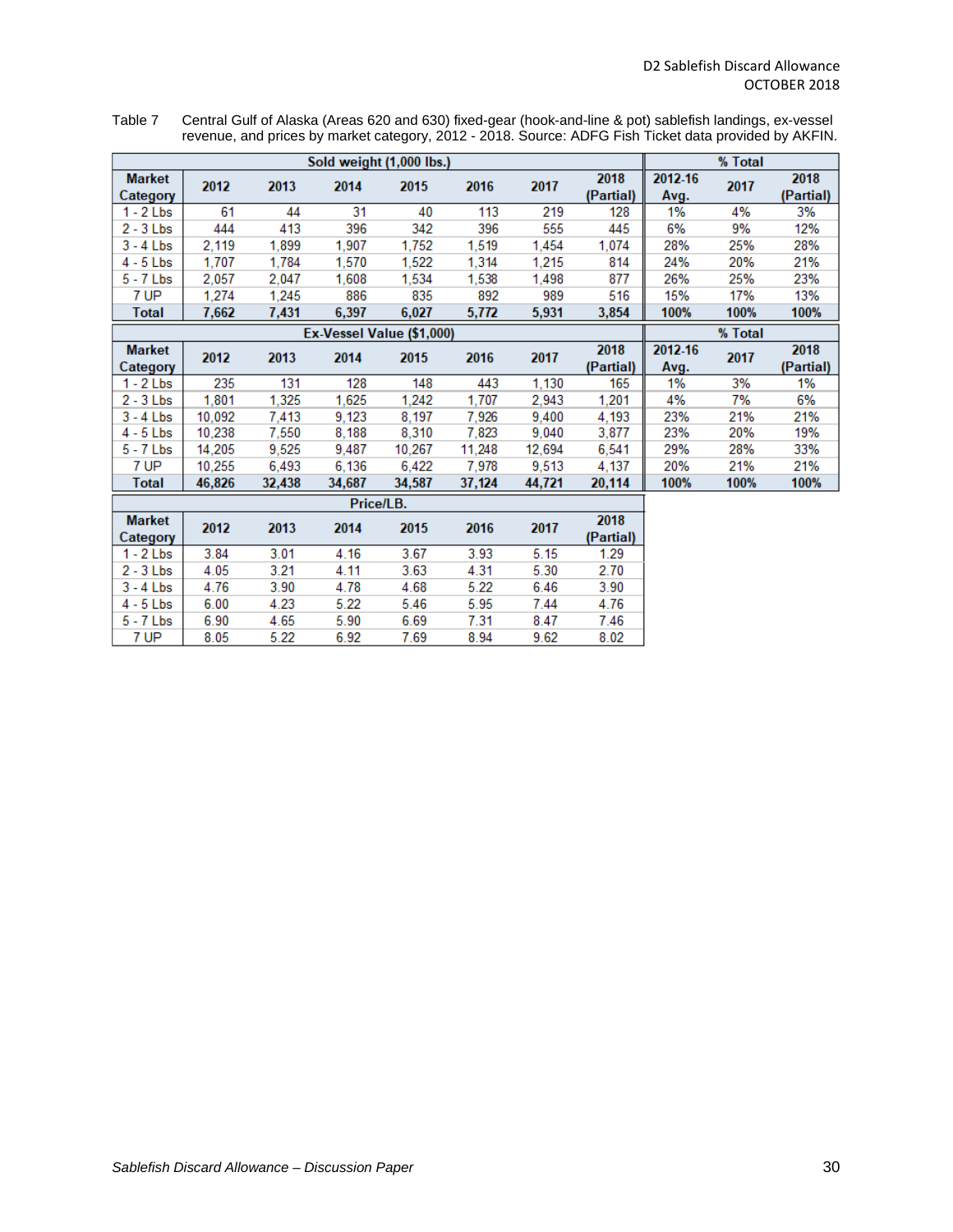<span id="page-30-0"></span>Table 8 Western Gulf of Alaska (Area 610) fixed-gear (hook-and-line & pot) sablefish landings, ex-vessel revenue, and prices by market category, 2012 - 2018. Source: ADFG Fish Ticket data provided by AKFIN

| Sold weight (1,000 lbs.)  |              |              |              |              |              |              |                   |                 | % Total   |                   |
|---------------------------|--------------|--------------|--------------|--------------|--------------|--------------|-------------------|-----------------|-----------|-------------------|
| <b>Market</b><br>Category | 2012         | 2013         | 2014         | 2015         | 2016         | 2017         | 2018<br>(Partial) | 2012-16<br>Avg. | 2017      | 2018<br>(Partial) |
| $1 - 2$ Lbs               | 45           | 23           | 24           | 15           | 32           | 99           | 59                | 2%              | 6%        | 9%                |
| $2 - 3$ Lbs               | 143          | 193          | 221          | 137          | 94           | 273          | 224               | 9%              | 17%       | 33%               |
| $3 - 4$ Lbs               | 382          | 401          | 411          | 299          | 187          | 261          | 159               | 20%             | 16%       | 23%               |
| $4 - 5$ Lbs               | 428          | 420          | 337          | 313          | 220          | 257          | 87                | 20%             | 16%       | 13%               |
| $5 - 7$ Lbs               | 623          | 647          | 432          | 410          | 354          | 433          | 97                | 29%             | 27%       | 14%               |
| 7 UP                      | 420          | 486          | 290          | 279          | 238          | 265          | 51                | 20%             | 17%       | 8%                |
| <b>Total</b>              | 2,041        | 2,171        | 1,714        | 1,453        | 1,124        | 1,587        | 678               | 100%            | 100%      | 100%              |
| Ex-Vessel Value (\$1,000) |              |              |              |              |              |              |                   |                 | % Total   |                   |
| <b>Market</b>             |              |              |              |              |              |              | 2018              | 2012-16         |           | 2018              |
| Category                  | 2012<br>2013 | 2014         | 2015         | 2016         | 2017         | (Partial)    | Avg.              | 2017            | (Partial) |                   |
| $1 - 2$ Lbs               | 183          | 70           | 101          | 48           | 120          | 423          | 74                | 1%              | 4%        | 3%                |
| $2 - 3$ Lbs               | 553          | 670          | 930          | 484          | 377          | 1,427        | 496               | 6%              | 12%       | 19%               |
| $3 - 4$ Lbs               | 1,631        | 1,597        | 1,973        | 1,384        | 930          | 1.642        | 517               | 16%             | 14%       | 20%               |
| $4 - 5$ Lbs               | 2,371        | 1,786        | 1,758        | 1,678        | 1,265        | 1,864        | 390               | 19%             | 16%       | 15%               |
| $5 - 7$ Lbs               | 4,142        | 3.050        | 2.604        | 2,731        | 2,540        | 3,652        | 681               | 32%             | 32%       | 26%               |
| 7 UP                      | 3.324        | 2.560        | 2.074        | 2.151        | 2.084        | 2.512        | 415               | 26%             | 22%       | 16%               |
| <b>Total</b>              | 12.204       | 9,732        | 9.440        | 8,476        | 7.317        | 11,521       | 2,573             | 100%            | 100%      | 100%              |
| Price/LB.                 |              |              |              |              |              |              |                   |                 |           |                   |
| <b>Market</b>             | 2012         | 2013         | 2014         | 2015         | 2016         | 2017         | 2018<br>(Partial) |                 |           |                   |
| Category<br>$1 - 2$ Lbs   | 4.03         | 2.97         | 4.23         | 3.16         | 3.79         | 4.28         | 1.26              |                 |           |                   |
| $2 - 3$ Lbs               | 3.87         | 3.46         | 4.22         | 3.54         | 4.01         | 5.23         | 2.21              |                 |           |                   |
|                           |              |              |              |              |              |              |                   |                 |           |                   |
| $3 - 4$ Lbs               | 4.27         | 3.98         | 4.80         | 4.63         | 4.96         | 6.28         | 3.25              |                 |           |                   |
| $4 - 5$ Lbs               | 5.54         | 4.25         | 5.21         | 5.35         | 5.75         | 7.26         | 4.47              |                 |           |                   |
| $5 - 7$ Lbs<br>7 UP       | 6.65<br>7.92 | 4.72<br>5.27 | 6.04<br>7.16 | 6.67<br>7.70 | 7.18<br>8.77 | 8.44<br>9.49 | 7.02<br>8.16      |                 |           |                   |